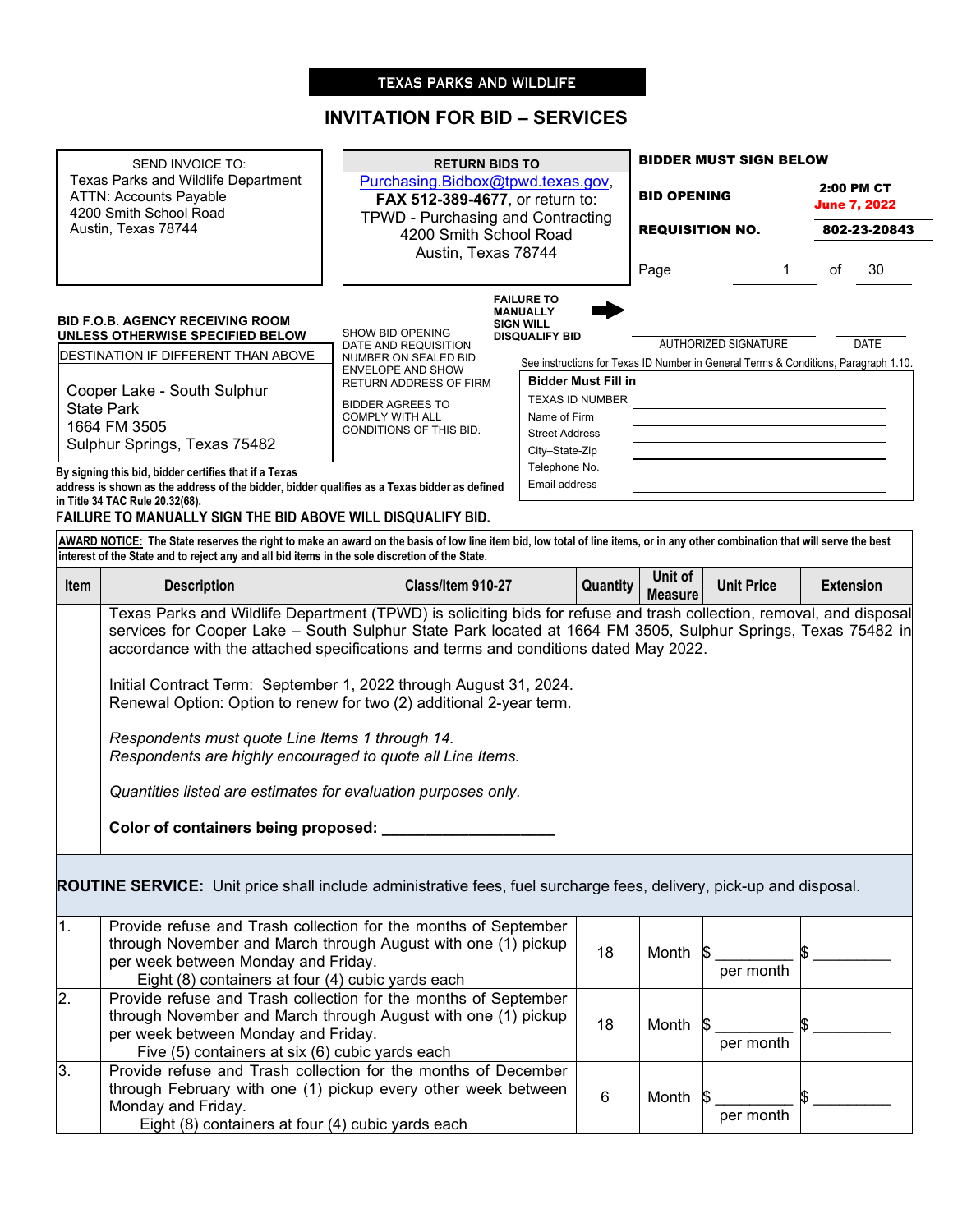| $\overline{4}$ . | Provide refuse and Trash collection for the months of December<br>through February with one (1) pickup every other week between<br>Monday and Friday.<br>Five (5) containers at six (6) cubic yards each                                                                                                                                                                                                                                                                              | 6 | Month | per month    |    |
|------------------|---------------------------------------------------------------------------------------------------------------------------------------------------------------------------------------------------------------------------------------------------------------------------------------------------------------------------------------------------------------------------------------------------------------------------------------------------------------------------------------|---|-------|--------------|----|
|                  | <b>SERVICE ADJUSTMENTS:</b> Pricing for contract adjustment purposes in the event TPWD requires additional pick-ups and/or<br>increases or decreases the number of required containers. Unit price shall include administrative fees, fuel surcharge fees,<br>disposal fees and delivery/pickup fees as applicable.                                                                                                                                                                   |   |       |              |    |
| 5.               | Unit price per trip, to make an additional pick-up outside of regularly<br>scheduled pick-ups.<br>Eight (8) containers at four (4) cubic yards each                                                                                                                                                                                                                                                                                                                                   | 1 | Trip  | per trip     |    |
| 6.               | Unit price per trip, to make an additional pick-up outside of regularly<br>scheduled pick-ups.<br>Five (5) containers at six (6) cubic yards each                                                                                                                                                                                                                                                                                                                                     | 1 | Trip  | per trip     |    |
| 7.               | Price adjustment for adding or deleting containers: Price to add or<br>delete container(s) with one (1) pick-up per week between Monday<br>and Friday: One (1) container @ four (4) cubic yards.<br>Unit Price quoted is per container per month. Must include<br>delivery/set-up, haul-off, and all disposal fees.                                                                                                                                                                   | 1 | Month | per month    |    |
| 8.               | Price adjustment for adding or deleting containers: Price to add or<br>delete container(s) with one (1) pick-up per week between Monday<br>and Friday: One (1) container $@$ six (6) cubic yards.<br>Unit Price quoted is per container per month. Must include<br>delivery/set-up, haul-off, and all disposal fees.                                                                                                                                                                  | 1 | Month | per month    |    |
| 9.               | Price adjustment for adding or deleting containers: Price to add or<br>delete container(s) with one (1) pick-up every other week between<br>Monday and Friday: One (1) container @ four (4) cubic yards.<br>Unit Price quoted is per container per month. Must include<br>delivery/set-up, haul-off, and all disposal fees.                                                                                                                                                           | 1 | Month | per month    |    |
| 10.              | Price adjustment for adding or deleting containers: Price to add or<br>delete container(s) with one (1) pick-up every other week between<br>Monday and Friday: One (1) container @ six (6) cubic yards.<br>Unit Price quoted is per container per month. Must include<br>delivery/set-up, haul-off, and all disposal fees.                                                                                                                                                            | 1 | Month | per<br>month |    |
|                  | <b>OPTIONAL ADDITIONAL SERVICE:</b> TPWD may require additional trash containers on an as needed basis. Unit price shall<br>include administrative fees, fuel surcharge fees, disposal fees and delivery/pickup fees as applicable.                                                                                                                                                                                                                                                   |   |       |              |    |
| 11.              | Price adjustment for adding or deleting containers: Price to add or<br>delete container(s) with pick-ups on an 'as needed basis,' between<br>Monday and Friday: One (1) container @ 20 cubic yard roll<br>Off/Open Top, on site during entire term with no monthly rental fee.<br>Unit price is quoted per container per trip. Must include delivery/set-<br>up, haul-off, and all disposal fees. Dump fee for each time unit is<br>dumped/exchanged, up to eight (8) tons and under. | 1 | Trip  | per trip     | \$ |
| 12.              | Price adjustment for adding or deleting containers: Price to add or<br>delete container(s) with pick-ups on an 'as needed basis,' between<br>Monday and Friday: One (1) container @ 30 cubic yard roll<br>Off/Open Top, on site during entire term with no monthly rental fee.<br>Unit price is quoted per container per trip. Must include delivery/set-<br>up, haul-off, and all disposal fees. Dump fee for each time unit is<br>dumped/exchanged, up to eight (8) tons and under. | 1 | Trip  | per trip     | \$ |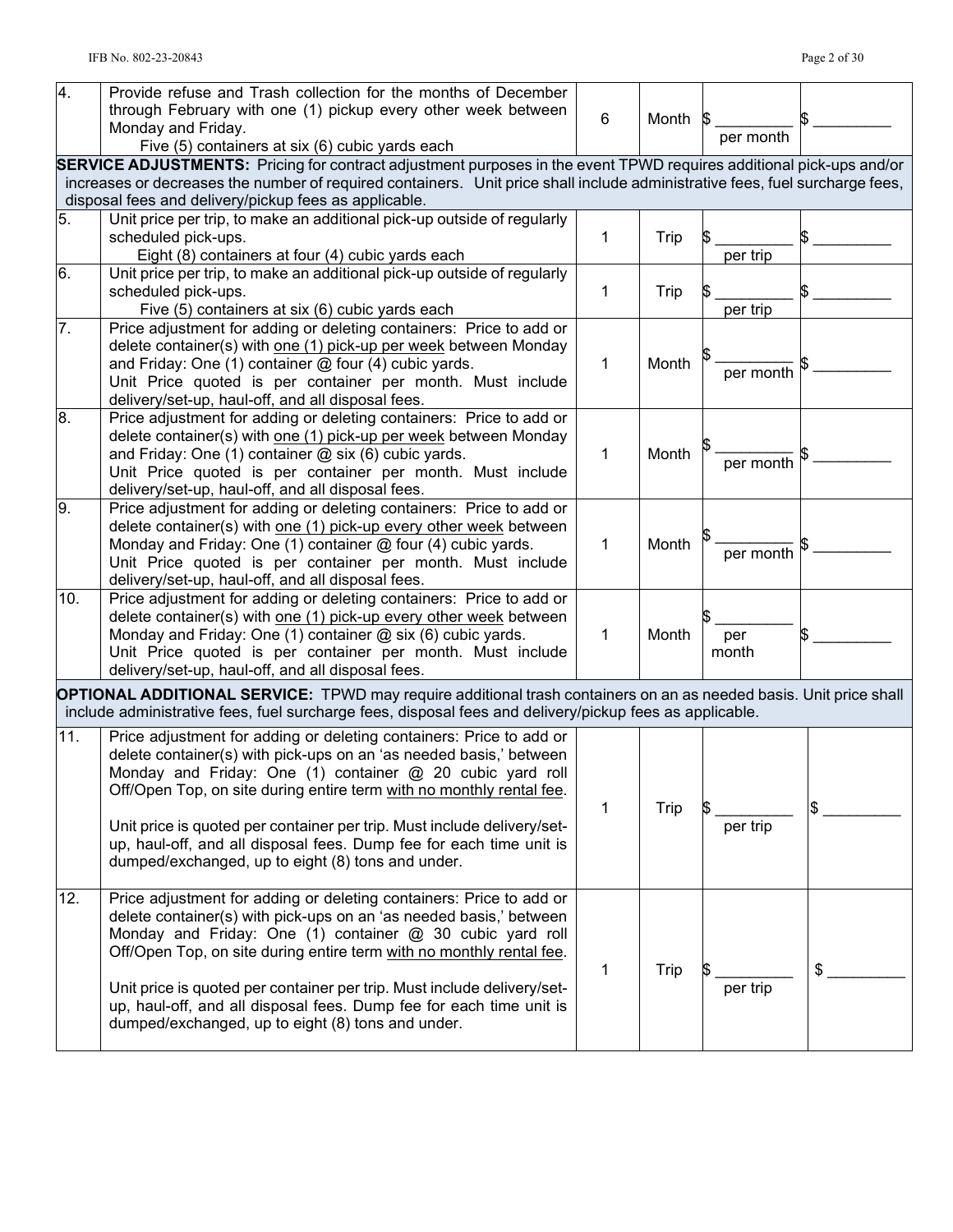| 13. | Price adjustment for adding or deleting containers: Price to add or<br>delete container(s) with pick-ups on an 'as needed basis,' between<br>Monday and Friday: One (1) container @ 40 cubic yard roll<br>Off/Open Top, on site during entire term with no monthly rental fee.<br>Unit price is quoted per container per trip. Must include delivery/set-<br>up, haul-off, and all disposal fees. Dump fee for each time unit is<br>dumped/exchanged, up to eight (8) tons and under.                                                                                                                                                                                                                                                                                                                                                                                                                                                                                                                                                                                                                                                                                                                                                                                                                                                                                                                                                                         | 1 | Trip | per trip | \$                       |
|-----|---------------------------------------------------------------------------------------------------------------------------------------------------------------------------------------------------------------------------------------------------------------------------------------------------------------------------------------------------------------------------------------------------------------------------------------------------------------------------------------------------------------------------------------------------------------------------------------------------------------------------------------------------------------------------------------------------------------------------------------------------------------------------------------------------------------------------------------------------------------------------------------------------------------------------------------------------------------------------------------------------------------------------------------------------------------------------------------------------------------------------------------------------------------------------------------------------------------------------------------------------------------------------------------------------------------------------------------------------------------------------------------------------------------------------------------------------------------|---|------|----------|--------------------------|
| 14. | Unit price per ton, roll off/open top dump fee, quantities exceeding<br>8 tons                                                                                                                                                                                                                                                                                                                                                                                                                                                                                                                                                                                                                                                                                                                                                                                                                                                                                                                                                                                                                                                                                                                                                                                                                                                                                                                                                                                | 1 | Ton  | per ton  | \$                       |
| 15. | <b>ATTENTION:</b> Respondents are highly encouraged to submit a<br>detailed Price List of additional services they provide,<br>including but not limited to:<br>Refuse and trash collection service for other container sizes<br>a)<br><b>Recycling Service</b><br>b)                                                                                                                                                                                                                                                                                                                                                                                                                                                                                                                                                                                                                                                                                                                                                                                                                                                                                                                                                                                                                                                                                                                                                                                         |   |      |          | <b>Attach Price List</b> |
|     | $\Box$ Offered by a Historically Underutilized Business certified by CPA.                                                                                                                                                                                                                                                                                                                                                                                                                                                                                                                                                                                                                                                                                                                                                                                                                                                                                                                                                                                                                                                                                                                                                                                                                                                                                                                                                                                     |   |      |          |                          |
|     | <b>PREFERENCES</b> See Section 2.38 of the State of Texas Procurement Manual regarding preferences.<br>Check below to claim a preference under Title 34 TAC Rule 20.38<br>□ Goods produced or offered by a Texas bidder that is owned by a Texas resident service-disabled veteran.<br>□ Goods produced in Texas or offered by a Texas bidder that is not owned by a Texas resident service-disabled veteran.<br>□ Agricultural products grown in Texas.<br>□ Agricultural products offered by a Texas bidder.<br>□ Services offered by a Texas bidder that is owned by a Texas resident service-disabled veteran.<br>$\Box$ Services offered by a Texas bidder that is not owned by a Texas resident service disabled veteran.<br>□ Texas Vegetation Native to the Region.<br>□ USA produced supplies, materials or equipment.<br>p Products of persons with mental or physical disabilities.<br>□ Products made of recycled, remanufactured, or environmentally sensitive materials including recycled steel.<br>□ Energy Efficient Products.<br>□ Rubberized asphalt paving material.<br>□ Recycled motor oil and lubricants.<br>□ Products produced at facilities located on formerly contaminated property.<br>□ Products and services from economically depressed or blighted areas.<br>□ Vendors that meet or exceed air quality standards.<br>□ Recycled or Reused Computer Equipment of Other Manufacturers.<br>□ Foods of Higher Nutritional Value. |   |      |          |                          |
|     | FOR FURTHER INFORMATION CONTACT PURCHASER:<br>Judy Ahrens, CTCD CTCM - PHONE: (512) 718-3703<br>E-mail: Purchasing.Bidbox@tpwd.texas.gov                                                                                                                                                                                                                                                                                                                                                                                                                                                                                                                                                                                                                                                                                                                                                                                                                                                                                                                                                                                                                                                                                                                                                                                                                                                                                                                      |   |      |          |                          |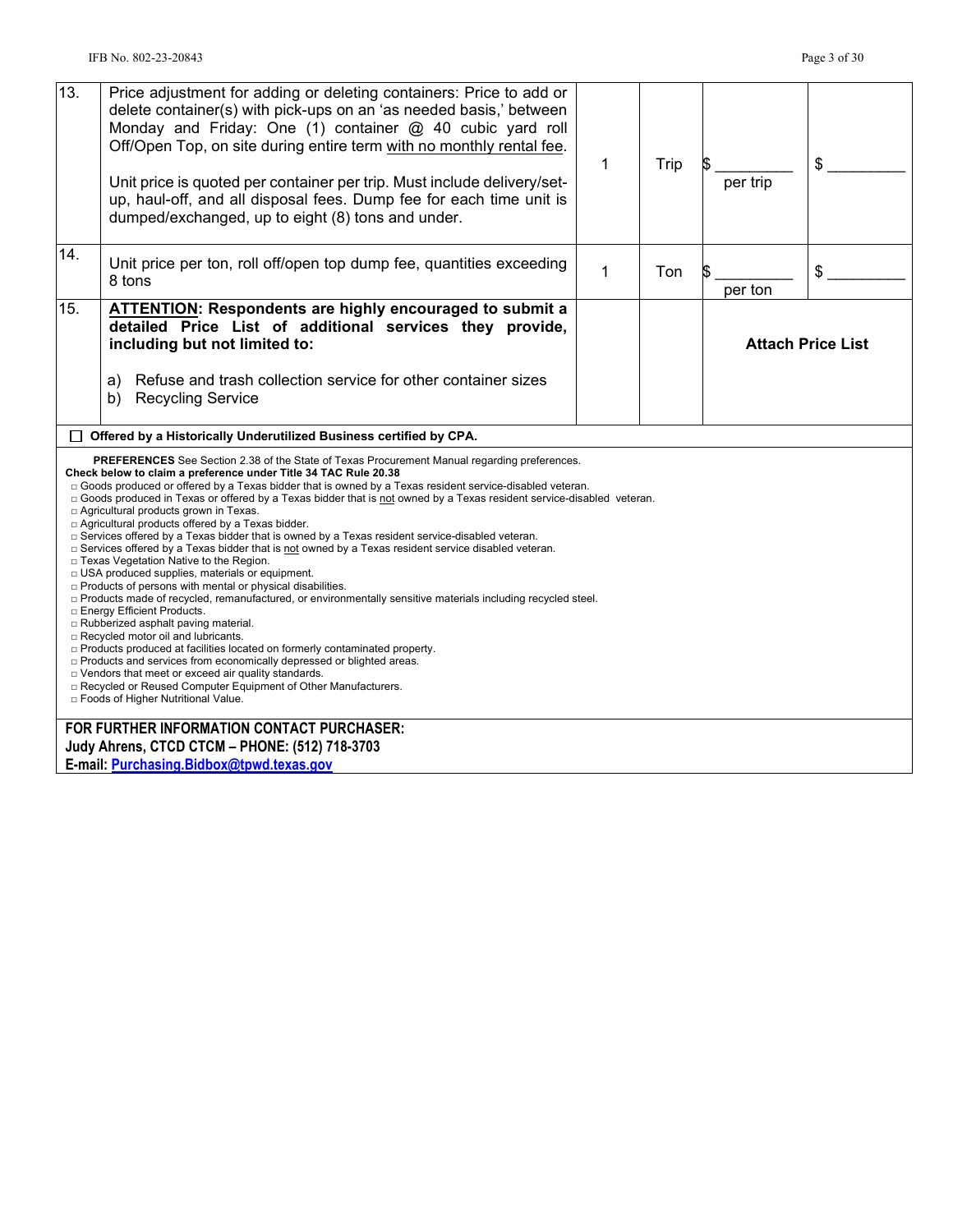# **Solicitation 802-23-20843 Specifications for Refuse and Trash Collection, Removal and Disposal Services Cooper Lake – South Sulphur State Park**

- **1. INTRODUCTION:** Texas Parks and Wildlife Department (TPWD) is soliciting bids for refuse and trash collection, removal, and disposal services for Cooper Lake – South Sulphur State Park located at 1664 FM 3505, Sulphur Springs, Texas 75482 in accordance with the following specifications and terms and conditions. The Contractor shall provide all labor, equipment, materials and any other need necessary or incidental to perform service in accordance with the terms and conditions as set forth herein.
- **2. TERM OF CONTRACT:** Contract shall commence upon date of award or September 1, 2022, whichever is later, and continue through August 31, 2024 unless sooner terminated under the terms of this contract.
	- 2.1. Contract Renewals**:** This contract may be renewed for up to one (1) additional two (2) year period, provided both parties agree in writing to do so, based on funds availability and vendor performance. Any extension shall be at the same terms and conditions, plus any approved changes. If the contract is extended under this option, the contractor shall be given written notification of the period in which the services shall occur after being determined by the TPWD.
	- 2.2. Contract Extensions: In the event that the contract(s), if any, resulting from the award of this IFB shall terminate or be likely to terminate prior to the making of an award for a new contract for the identified products and/or services, TPWD may, with the written consent of the awarded supplier(s), extend the contract for a period of time as may be necessary to permit TPWD continued supply of the identified products and/or services (not to exceed twelve month extension period). Any extensions shall be at the same terms and conditions, plus any approved changes.
	- 2.3. The contract shall terminate upon full performance of all requirements contained in this contract, unless otherwise extended or renewed, as provided in accordance with the contract terms and conditions.
- **3. PRE-BID SITE INSPECTION:** Bidders are highly encouraged to attend a pre-bid site visit to inspect the work site to become familiar with the job conditions and determine equipment and materials needed to conduct the requested services. *Failure to give proper consideration in the response submission to site conditions will not constitute grounds for additional compensation.*

Bidders may schedule attendance by contacting: Assistant Park Superintendent, Tony Smith, (903) 945-5256.

# **4. SERVICE REQUIREMENTS:**

# **The Contractor shall:**

- 4.1. Provide all labor, materials, equipment, tools, transportation, methods of communication necessary to meet requirements of the specified services throughout the term of the contract. All service shall be performed in accordance with good industry practice.
- 4.2. Designate a Contract Manager that is a permanent staff employee, is the primary party responsible for the day-to-day operation of the service in accordance with the requirements of the contract and shall serve as the primary point of contact for TPWD.
- 4.3. Provide service in accordance with all federal, state and local applicable laws, standards, regulations, and ordinances necessary to perform the services, including, but not limited to:
	- 4.3.1. Texas Water Code Title 1, Chapter 1, Section 361.091, Health and Safety Code
	- 4.3.2. Code of Federal Regulations (CFR 40) Protection of Environment, Chapter I: Subchapters D, I, and N
	- 4.3.3. Code of Federal Regulations (CFR 49) Transportation, Subtitle B, Other Regulations relating to Transportation
	- 4.3.4. 42 U.S.C. 7401 Clean Air Act
	- 4.3.5. 33 U.S.C. 1251 Summary of Clean Water Act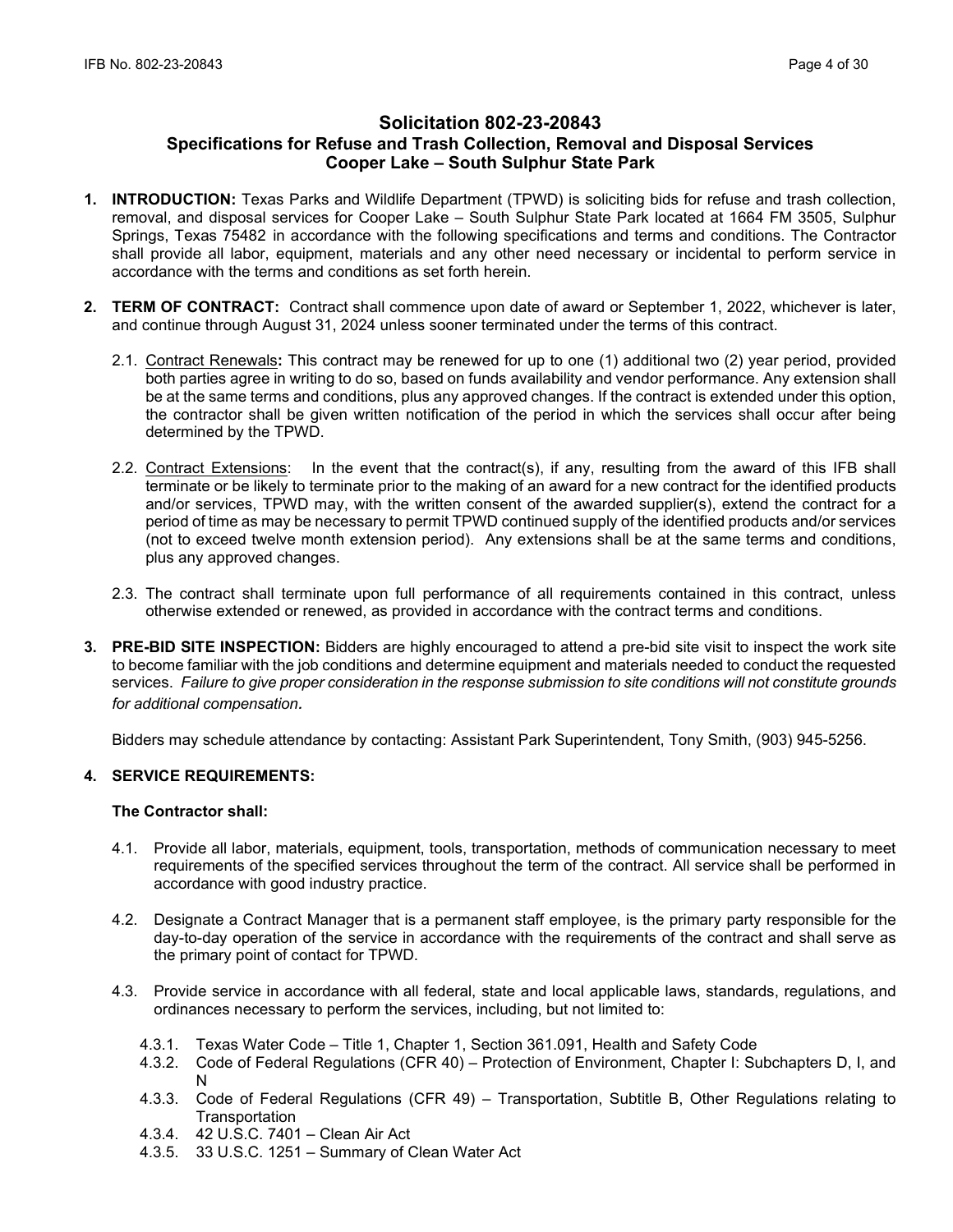#### 4.3.6. 42 U.S.C. 6901 – Solid Waste Disposal Act

- 4.4. Have and maintain all applicable permits, licenses and other authorizations required for compliance with federal, state, local laws, regulations and ordinances, and comply with all requirements for vector and odor control.
- 4.5. Provide all required safety equipment and instruct personnel to observe all safety policies, rules and requirements at all times, including, but not limited to, wearing hard hats, safety shoes, goggles and other safety items.
- 4.6. Be responsible for restoring any TPWD facilities, structures or trees damaged as a result of contractor's operation. Contractor shall also be responsible for any damage to private property and injury to any person as a result of his operation. Contractor will notify TPWD immediately of damage to Park or private property, and injury to any person. Contractor's vehicles will be driven on existing roads and parking areas only.
- 4.7. Both parties hereto, in the performance of this contract, shall act in an individual capacity and not as agents, employees, partners, joint ventures or associates of one another. The employees or agents of one party shall not be deemed or construed to be the employees or agents of the other party for any purposes whatsoever. The contractor shall be responsible for providing all necessary unemployment and workers' compensation insurance for the contractor's employees.
- 4.8. Begin service on the agreed upon date between TPWD and Contractor.
- 4.9. Have an adequate inventory of trash containers necessary to fulfill the requirements of the solicitation on an as-needed basis. Trash containers shall meet the following requirements:
	- 4.9.1. Painted only brown, green, or color as agreed upon by TPWD.
	- 4.9.2. Undamaged and in good condition.
	- 4.9.3. Leak proof; Drain plugs shall be securely in place to prevent discharges.
	- 4.9.4. Clear of any graffiti or advertising, except the advertising logo of the contractor.
	- 4.9.5. Insect and rodent resistant; Must have hatches or lid covers to keep animals and rodents out and to prevent rainwater from entering the trash container.
	- 4.9.6. Container construction, materials and condition are subject to TPWD approval. If container(s) is determined unacceptable by TPWD, the container must be replaced within 14 days of request. Containers that are deemed unacceptable include but are not limited to rubber and plastic.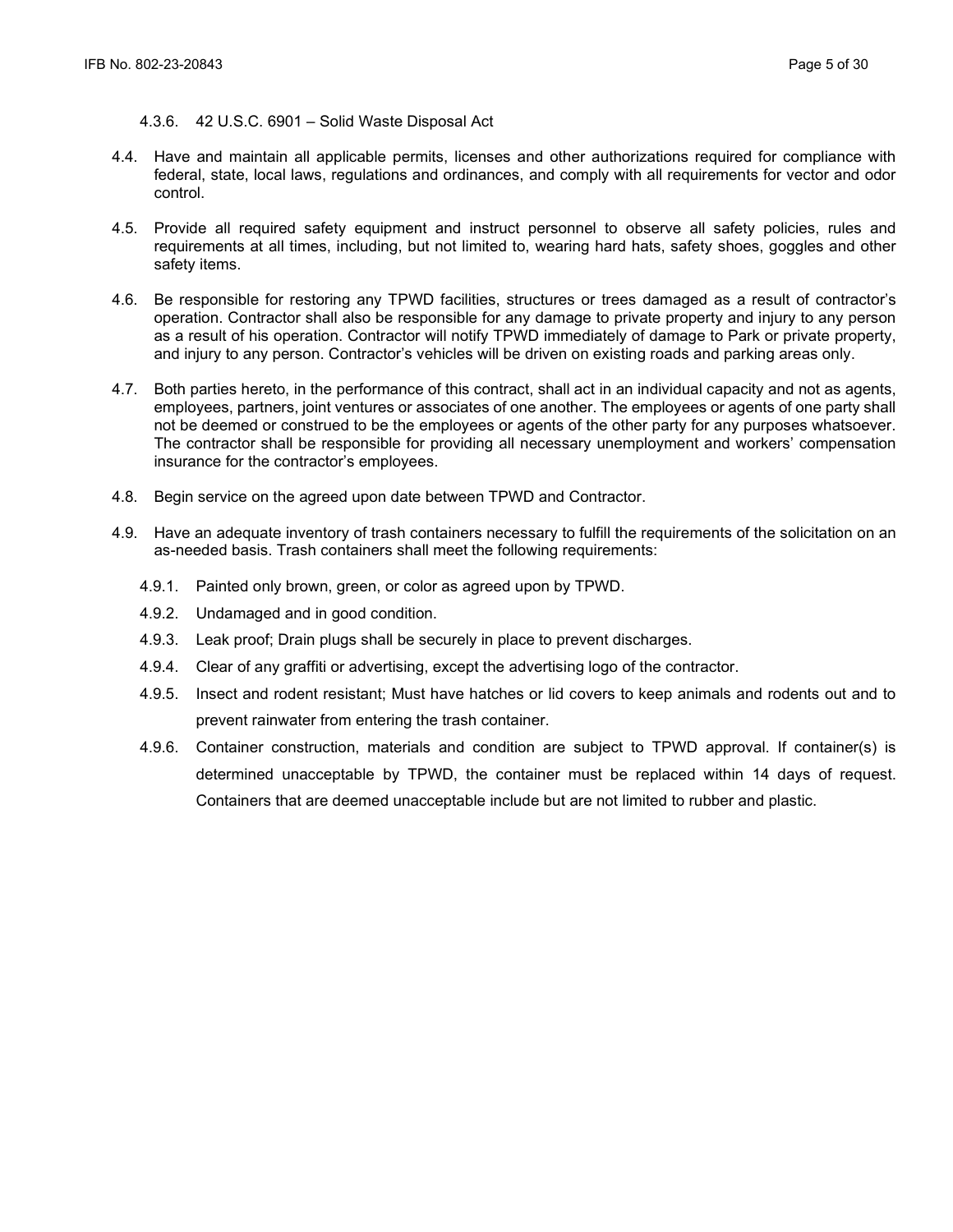4.10. Furnish, install, set in place and maintain trash containers in the quantity, size, location and pick-up frequency as specified by the designated TPWD representative. The anticipated quantity of containers and pick-up frequency will be based on park visitation as outlined in the table below. The contractor shall adjust the number of containers during peak and non-peak seasons as specified by the designated TPWD representative. Such containers shall be installed and remain in place at locations or areas designated by TPWD.

| <b>MONTHS</b>                                              | <b>CONTAINER</b><br><b>SIZE</b> | <b>NUMBER OF</b><br><b>CONTAINERS</b> | TIME AND FREQUENCY OF PICK-UPS                                                                                          |  |
|------------------------------------------------------------|---------------------------------|---------------------------------------|-------------------------------------------------------------------------------------------------------------------------|--|
| September through<br>November and March<br>through August  | Four $(4)$<br>cubic yards       | Eight<br>(8)                          | Trash pick-up one (1) time per week on days<br>to be mutually agreed upon between TPWD<br>and Contractor                |  |
| September through<br>November and March<br>through August  | Six (6)<br>cubic yards          | Five<br>(5)                           | Trash pick-up one (1) time per week on days<br>to be mutually agreed upon between TPWD<br>and Contractor                |  |
| December through<br>February                               | Four $(4)$<br>cubic yards       | Eight<br>(8)                          | Trash pick-up one (1) time every other week<br>on days to be mutually agreed upon between<br><b>TPWD and Contractor</b> |  |
| December through<br>February                               | Six (6)<br>cubic yards          | Five<br>(5)                           | Trash pick-up one (1) time every other week<br>on days to be mutually agreed upon between<br><b>TPWD and Contractor</b> |  |
| Additional pick-ups may be required on an as-needed basis. |                                 |                                       |                                                                                                                         |  |

- 4.11. Provide service including, but not limited to, delivery, emptying containers and haul off of trash between the hours of 8:00 A.M. and 5:00 P.M. CT on designated collection days or as specified by the designated TPWD representative. When holidays fall on a scheduled pickup day, pickups shall occur on the following day.
- 4.12. Adjust the quantity of containers, size of containers and frequency of pick-ups as requested by the designated TPWD representative. *(Note: TPWD reserves the right to add or decrease the number of containers, change the size of the containers, and/or adjust the frequency of pickups, based upon actual needs/usage for the life of the contract.)*
	- 4.12.1. Weekly pick-up totals may vary as each period requires, however off-season and peak pricing shall remain at a flat monthly fee.
	- 4.12.2. Extra pick-up trips must be provided on an as needed basis as requested by TPWD. Additional pickups requested by TPWD will be charged in addition to the monthly rate at the quoted price on page 2 of the solicitation document.
- 4.13. Adjust the monthly charge and amount based on the applicable unit price bid, quantity and size of containers, and frequency of pick-ups.
- 4.14. Collect trash from all containers when and as requested by the designated TPWD representative. Each pickup shall include servicing all containers, whether filled or not. Contractor shall provide more or fewer pick-ups at the bid price per pick-up as requested by the designated TPWD representative.
- 4.15. Ensure the container area is kept clean. Immediately clean up any spillage of solid waste materials in the collection operation.
- 4.16. Provide necessary maintenance and/or periodic change out and cleaning of containers to keep them in operating condition, including repairs to containers, cleaning and painting to maintain sanitary conditions. Provide replacement trash containers during any off-site maintenance.
- 4.17. Haul solid waste materials in suitable vehicles.
- 4.18. Be responsible for disposal of contents in trash containers into a government approved and regulated landfill.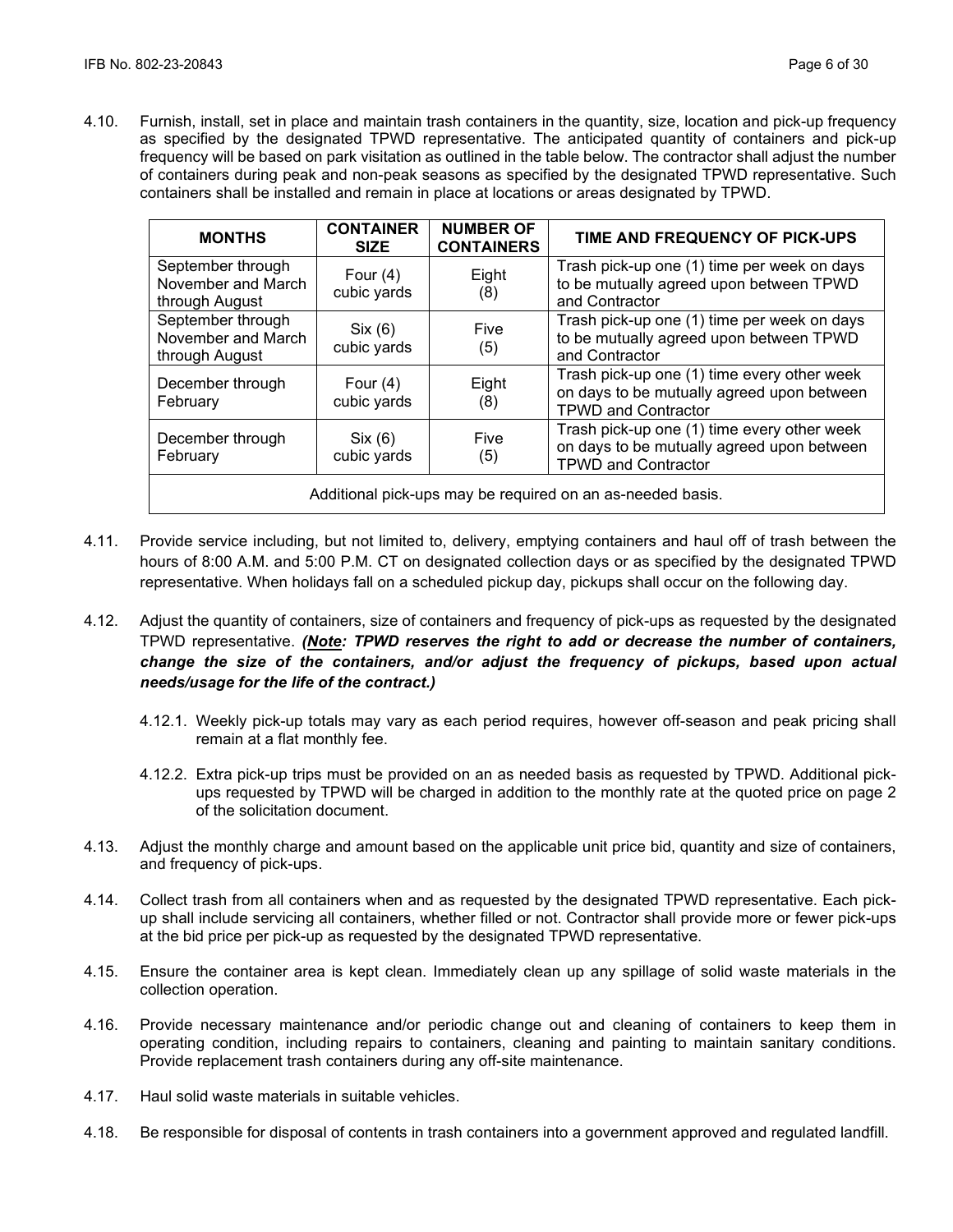# **5. MINIMUM QUALIFICATIONS:**

A contract shall be awarded ONLY to a contractor who is experienced in providing the services contained herein. Awarded contractor shall meet the following minimum qualifications:

- 5.1. Must have been engaged in the business of providing the specified services for a minimum of three (3) years. Recent start-up businesses do not meet the requirements of this solicitation.
- 5.2. Complete *Exhibit A Company Profile, and Exhibit B Past Projects with Corresponding References***,**  and return with bid.
- 5.3. References must be verifiable by phone or email within ten (10) working days of bid evaluation.

**Note**: A start up business is defined as a new company that has no previous operational history or expertise in the relevant business and is not affiliated with a company that has that history of expertise.

# **6. TPWD RESPONSIBILITIES:**

- 6.1. TPWD will designate a Contract/Project Manager upon contract award.
- 6.2. TPWD will furnish no material, labor, equipment, or facilities unless otherwise provided for in this contract.
- 6.3. TPWD will monitor vendor performance. Failure to provide services in accordance with requirements specified herein and the resulting contract(s) and adherence to the TPWD Terms and Conditions may be considered, by TPWD, as unsatisfactory performance by the contractor. An unsatisfactory performance may result in a negative vendor performance report, or cancellation of the contract or both. An unsatisfactory performance determination includes, but is not limited to:
	- 6.3.1. One service 'call back' to correct the same problem within 30 calendar days.
	- 6.3.2. Contractor fails to provide removal and disposal of trash based upon the frequency of requirements as mutually agreed.
		- 6.3.2.1. If Contractor does not provide the removal and disposal of trash based on the frequency of requirements as mutually agreed upon, TPWD may deduct a prorated amount based on the daily rate for type of container that was not removed or replaced.

# **7. PRICE ADJUSTMENT:**

- 7.1. Renewal Escalation: Price increases may be allowed with an approved justification at renewal upon mutual agreement of both parties. . TPWD reserves the right to accept the proposed price, to propose an alternate price, or to terminate the contract for convenience.
- 7.2. Landfill Disposal Fees: Price of the contract may be adjusted periodically because of increases in landfill disposal fees. Any request for price increase must contain sufficient documentation to (1) justify the need for an increase, (2) identify the amount of increase in disposal fees, and (3) show that the increase in fees is applicable to all users of the disposal site. Only one increase per 12-month period will be considered. Upon receipt of request for price increase, TPWD reserves the right to (1) approve the request or some percent thereof, (2) disapprove the request for lack of supporting documentation, or (3) terminate the contract for convenience.
- **8. SAFETY**: ALL EQUIPMENT USED ON GOVERNMENT PROPERTY WILL BE IN ACCORDANCE WITH O.S.H.A. REGULATIONS. ALL SAFETY EQUIPMENT WILL BE USED AT ALL TIMES WHEN OPERATING EQUIPMENT ON GOVERNMENT PROPERTY.
- **9. ADDITIONAL SERVICES:** Where found to be in the best interest of TPWD, this contract may be amended in writing to provide for additional services, provided that such additional services are within the original scope and intent of the contract. For example, roll-off containers of various sizes are needed during the term of contract. In such cases,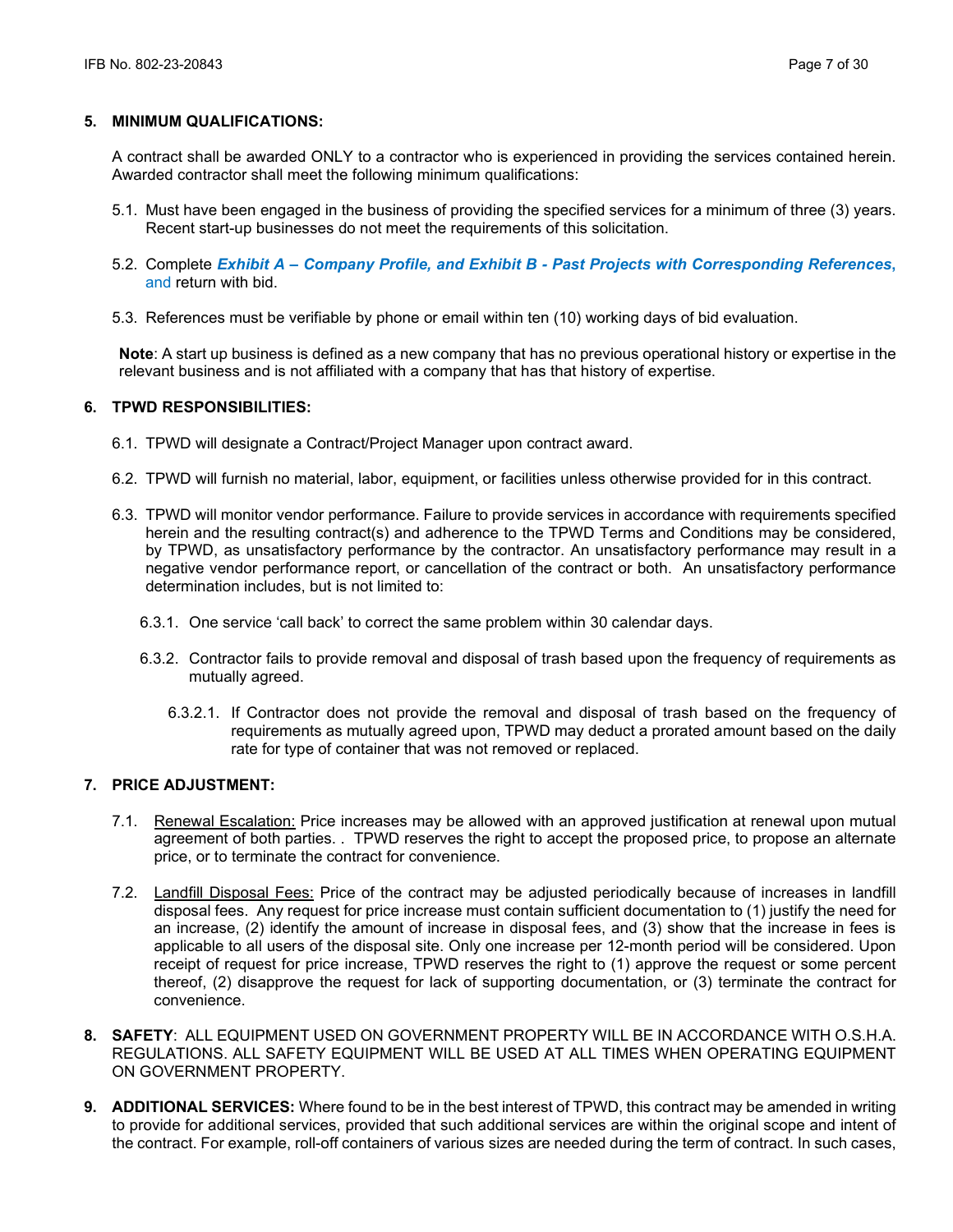the contractor shall provide a written quotation. TPWD contracting section will execute an amendment for additional services, no additional services shall be performed without a fully executed amendment to the contract.

**10. QUANITIES:** Quantities listed are projected order quantities. TPWD reserves the right to increase or decrease quantities prior to award depending on bid results and budget constraints.

# **11. INSURANCE:**

Contractor shall procure and maintain during the entire period of their performance under this contract the following minimum insurance.

| <b>Type of Insurance</b>                | <b>Each Occurrence/Aggregate</b>                            |
|-----------------------------------------|-------------------------------------------------------------|
| <b>Workers Compensation</b>             | Statutory                                                   |
| <b>Employer's Liability</b>             |                                                             |
| Bodily Injury by Accident               | \$500,000 Ea. Accident                                      |
| Bodily Injury by Disease                | \$500,000 Ea. Employee                                      |
| Bodily Injury by Disease                | \$500,000 Policy Limit                                      |
|                                         | \$500,000 Bodily Injury & Property Damage - Each Occurrence |
| <b>Commercial General Liability</b>     | \$1,000,000 Aggregate Limit                                 |
| General Aggregate Applies Per Project   | \$5,000 Medical Expense Each Person                         |
|                                         | \$500,000 Personal Injury & Advertising Liability           |
|                                         | \$1,000,000 Products / Completed Operations Aggregate Limit |
| <b>Automobile Liability</b>             | \$500,000 Combined Single Limit                             |
| All Owned, Hired and Non-Owned Vehicles |                                                             |

*Note: Workers' Compensation is required by an "employer" which is defined as "a person who employs one or more employees." If respondent has no employees, such insurance is not required. If respondent claims they have no employees, TPWD will require a statement to that fact.*

Policy must contain an additional insured endorsement: *The State of Texas, acting through Texas Parks and Wildlife Department and its officers and employees, is listed as an additional insured and loss payee.*

Prior to the commencement of the job and not later than ten (10) days following award, the Contractor shall furnish to TPWD, for approval, a certificate of insurance as proof that the required insurance is in full force and effect.

#### **The certificate of insurance shall be sent to: Purchasing & Contracting, Texas Parks & Wildlife Department, 4200 Smith School Road, Austin, Texas 78744; [purchasing@tpwd.texas.gov](mailto:purchasing@tpwd.texas.gov) or may be faxed to (512) 389- 4677.**

#### **12. INQUIRIES:**

12.1. CONTACT: All requests, questions, or other communications about this Solicitation shall be made in writing to TPWD's Purchasing Department, addressed to the following person:

> Judy Ahrens, Purchaser Phone: (512) 718-3703 Texas Parks & Wildlife Department Fax: (512) 389-4677 4200 Smith School Road, Austin, Texas 78744 [Purchasing.Bidbox](mailto:Purchasing.Bidbox@tpwd.texas.gov)[@tpwd.texas.gov](mailto:Purchasing.Bidbox@tpwd.texas.gov)

- 12.2. CLARIFICATIONS: TPWD will allow written requests for clarification of this Solicitation. Questions may be faxed or e-mailed to the point-of-contact listed above **a minimum of 5 days before the specified date listed on the IFB Cover Page (Page 1). Answers to questions shall be provided by an Addendum, it is the responsibility of interested parties to periodically check the ESBD and TPWD websites for updates/addenda to this solicitation prior to submitting a bid.** Questions should be submitted in the following format: a) Reference the Solicitation number; b) Reference the Section number, Page number, Paragraph number, and Text of passage being questioned; and c) Question.
- 12.3. PROHIBITED COMMUNICATIONS: Upon issuance of this solicitation, TPWD, its representative(s), or partners will not answer questions or otherwise discuss the contents of this Solicitation with any potential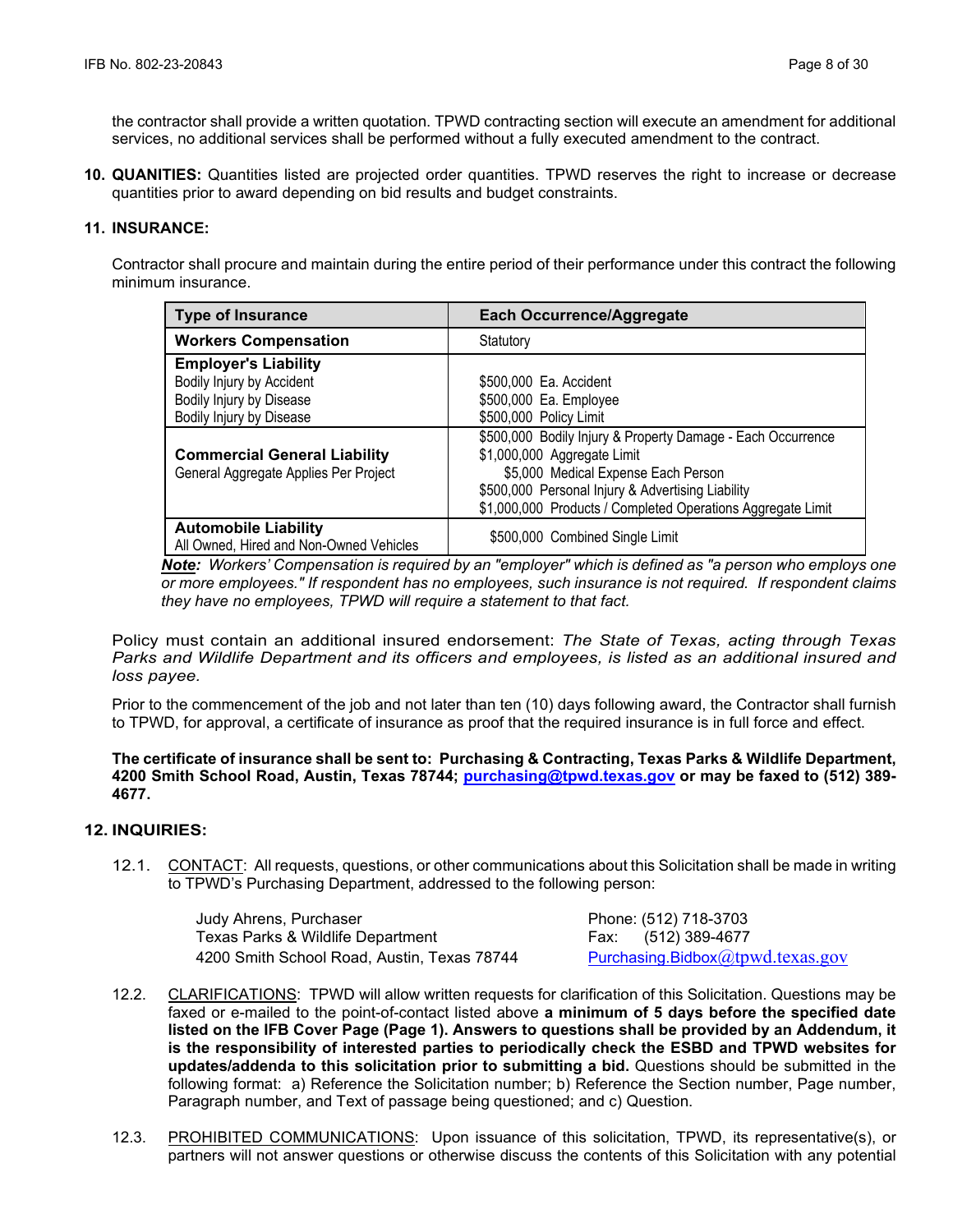Respondent or their representative(s), except for the written inquires described in *Section 12.2* above. Attempts to ask questions by phone or in person will not be allowed or recognized as valid. **Failure to observe this restriction may disqualify respondent**. Respondent shall rely only on written statements issued through or by TPWD's purchasing staff. This restriction does not preclude discussions between affected parties for the purposes of conducting business unrelated to this solicitation.

#### **13. DELIVERY AND ACCEPTANCE:**

- 13.1. **Project Completion Delays:** If delay is foreseen, Contractor shall give written notice to TPWD. Default in promised Completion without accepted reasons or failure to meet specifications authorizes TPWD to purchase services of this contract elsewhere and charge any increased costs for the services, including the cost of re-soliciting, to the Contractor.
- 13.2. **Acceptance:** All services performed will be subject to acceptance inspection upon completion. Acceptance inspection will not take more than five (5) working days, weather permitting. Vendor will be notified within this time frame of any units not delivered in full compliance with the purchase order specifications.

#### **14. BID RESPONSE INSTRUCTIONS:**

#### 14.1. **Bid Submission**:

- 14.1.1. Submission Deadline: All bids shall be received and time stamped at TPWD **prior** to 2:00 PM Central Time on the "Bid Opening" date specified on the IFB Cover Page (page 1). Late bids will not be considered under any circumstance and will be returned.
- 14.1.2. General Format: Respondent shall submit one (1) bid response, signed dated and completed.
- 14.1.3. Bid Delivery: Bids may be returned via email to **[Purchasing.BidBox@tpwd.texas.gov,](mailto:Purchasing.BidBox@tpwd.texas.gov)**  mail, hand-delivery or fax to (512) 389-4677.
- 14.1.4. Bids returned by mail or hand delivery should be placed in a sealed envelope and correctly identified with IFB number, submittal deadline/opening date and time. Bids returned by fax should include a fax cover sheet correctly identified with IFB number, submittal deadline/opening date and time. It is the Bidder's responsibility to appropriately mark and deliver the bids to TPWD by the specified date.
- 14.1.5. Respondents are responsible for all costs of bid preparation.
- 14.2. **Bid Content:** Below is a summary of required and requested information. Bids submitted without this information will be evaluated accordingly. TPWD reserves the right, in its sole judgment and discretion, to waive minor technicalities and errors in the best interest of the state.
	- 14.2.1. Bid Form: Respondent must submit the IFB form, signed, dated and completed. *Failure to submit this information will result in disqualification of bid.*
	- 14.2.2. Exhibit A: Company Profile
	- 14.2.3. Exhibit B: Past Projects With Corresponding References

### **15. EVALUATION AND AWARD:**

- 15.1. An award will be made on an all or none basis. Only responses submitted by the bid opening, with required submittal documents and meeting qualifications will be considered. Failure to submit the required information may be cause for rejection of the bid response. TPWD reserves the right to waive informalities and minor irregularities in bids received.
- 15.2. TPWD reserves the right to consider respondent qualifications, equipment, facility, references; conduct studies and other investigations as necessary to evaluate any response; request additional relevant information; disqualify bid based on unsatisfactory reference checks, reports and records of service.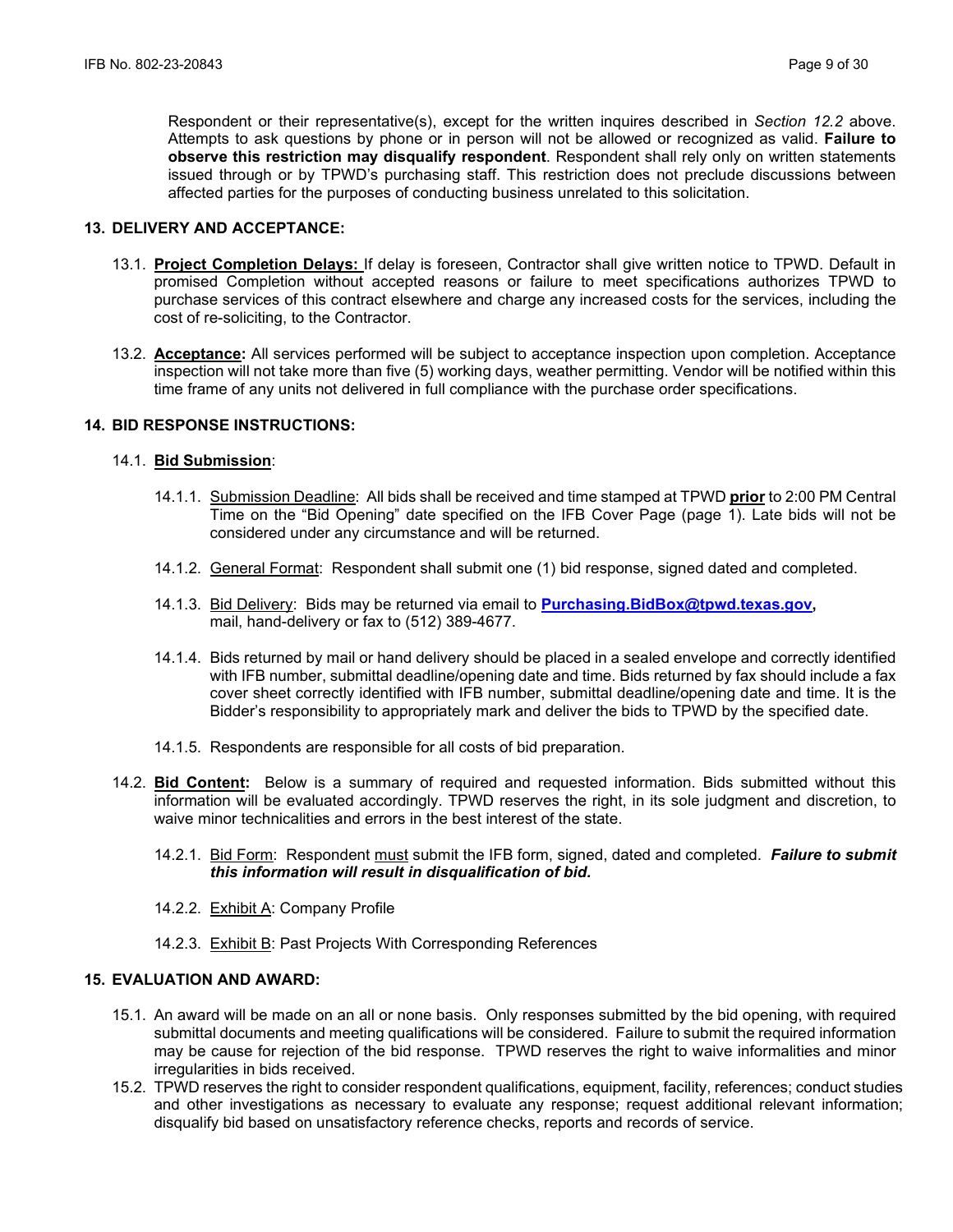- 15.3. Award: TPWD will award a Contract to the respondent whose quote is considered to be the Best Value to TPWD, price and other factors considered. The following factors may be used to evaluate bids:
	- 15.3.1. Lowest Price
	- 15.3.2. Ability, Qualifications and Experience Meeting or Exceeding the Requirement
	- 15.3.3. Delivery / Service Schedule
	- 15.3.4. Past Performance

# **16. INVOICING AND PAYMENT**

The following procedures apply to invoicing and payment in addition to those listed in the *General Terms and Conditions, Para. 9:*

- 16.1. Contractor to submit invoice(s) to: Texas Parks & Wildlife, Accounts Payable, 4200 Smith School Road, Austin, Texas 78744.
- 16.2. Invoices must show:
	- 16.2.1. Name of Contractor exactly as shown on the contract, Texas Payee Identification Number (PIN), and correct "Remit to" address
	- 16.2.2. Name of receiving entity
	- 16.2.3. Contract/purchase order number
	- 16.2.4. Description, quantity, unit of measure, unit price, extended price of each item
	- 16.2.5. Total price
	- 16.2.6. Discount, if applicable, extended and deducted to arrive at a NET TOTAL for invoice
	- 16.2.7. Attach supporting documentation, if required

#### 16.3.Payment:

- 16.3.1. Contractor will be paid for the services performed as invoiced. If another payment mechanism is agreed to by the parties, then contractor will be paid in accordance with the agreement approved by the parties.
- 16.3.2. Payment normally will be made to the Contractor within 30 days after receipt of a properly prepared invoice or the receipt of and the acceptance of services ordered, whichever is later. State agencies are required by state law to pay properly submitted invoices within 30 days or the Contractor may charge a late payment fee established by law.
- 16.3.3. Payments for services purchased with state appropriated funds will be made through state warrants issued by the Comptroller of Public Accounts. Payments by qualified ordering entities will be made through the entities local payment system.

Electronic payment may be available through some ordering entities. Contact Accounts Payable at 512-389-4833 for additional information.

### **17. BIDDER AFFIRMATION**

Bidder has not given, offered to give, nor intends to give at any time hereafter any economic opportunity, future employment, gift, loan, gratuity, special discount, trip, favor, or service to a public servant connection with the submitted bid.

Pursuant to Texas Government code, Title 10, Subtitle D, Section 2155.004(a), the bidder has not received compensation for participation.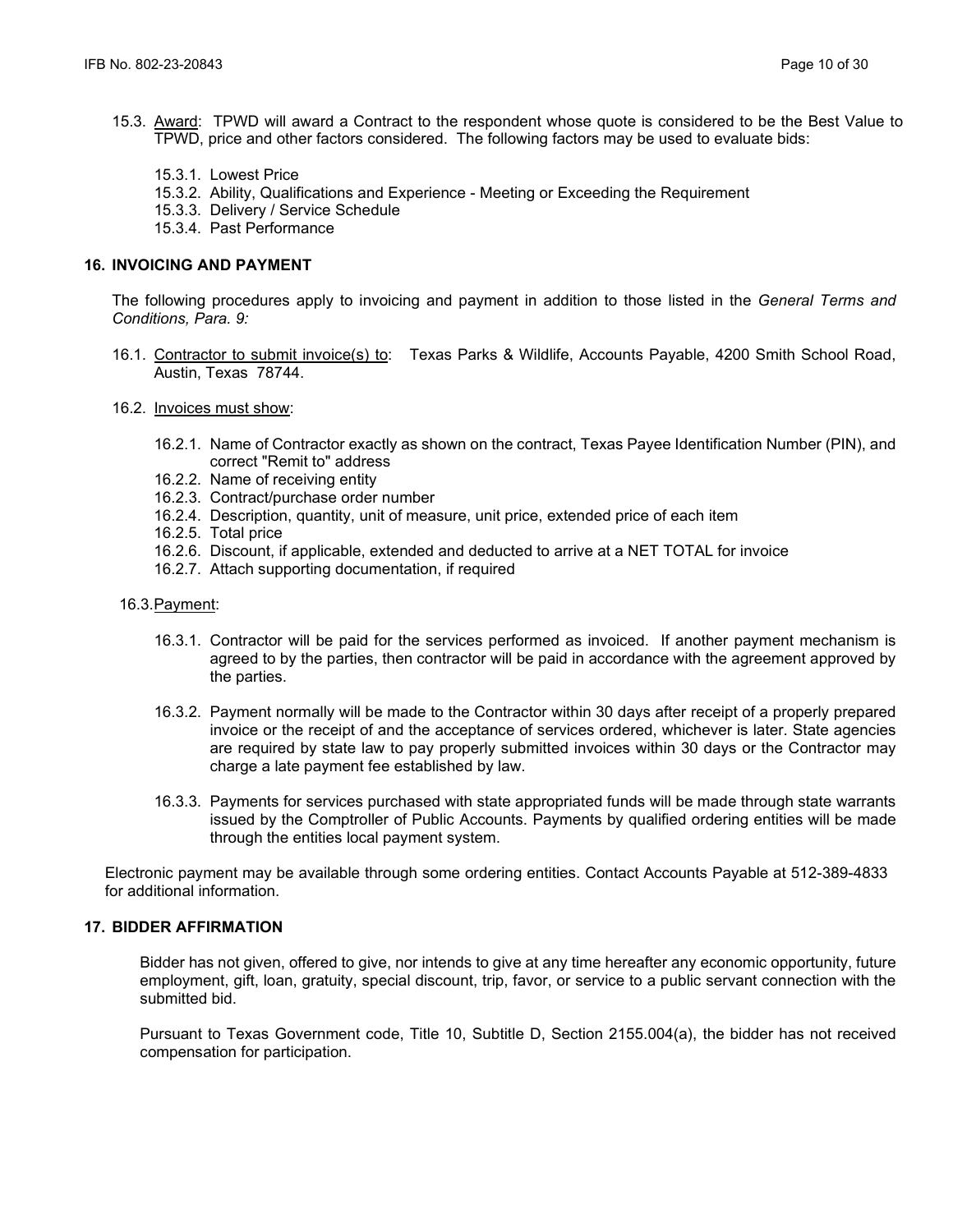# **EXHIBIT A- COMPANY PROFILE**

**Respondent shall use this exhibit (or a reasonable facsimile) to clearly demonstrate how they meet the requirements set forth in this IFB.** This form may be modified as needed to comply with the requirement to document company information. *Failure to return this exhibit (or a reasonable facsimile) may result in the proposal being considered non-responsive.*

| <b>Company Name:</b>                                                                                                         |                                       |  |
|------------------------------------------------------------------------------------------------------------------------------|---------------------------------------|--|
| <b>Number Years in Business:</b>                                                                                             | <b>Number of</b><br><b>Employees:</b> |  |
| Principal place of business (Corporate Headquarters):                                                                        |                                       |  |
| <b>Address:</b>                                                                                                              |                                       |  |
| City, State, Zip:                                                                                                            |                                       |  |
| Facility responsible for servicing the contract:                                                                             |                                       |  |
| <b>Address:</b>                                                                                                              |                                       |  |
| City, State, Zip:                                                                                                            |                                       |  |
| Contact Person regarding company's proposal submission to the solicitation:                                                  |                                       |  |
| Name / Title:                                                                                                                |                                       |  |
| <b>Phone Number:</b>                                                                                                         | <b>Fax Number:</b>                    |  |
| <b>Email Address:</b>                                                                                                        |                                       |  |
| Personnel who will be responsible for the management and day-to-day operations of the services<br>solicited in this IFB.     |                                       |  |
| Name/Title:                                                                                                                  |                                       |  |
| Indicate if your company or any of its subsidiaries filed or met criteria for bankruptcy within last five<br>years.          |                                       |  |
| If yes, explain.<br><b>No</b>                                                                                                |                                       |  |
| Indicate if your company or any of its subsidiaries has been involved in litigation within last five years. If yes, explain. |                                       |  |
| Yes<br><b>No</b><br>If yes,<br>explain.                                                                                      |                                       |  |
| Description of firm's background, history, and qualifications: (You may attach additional page for this section.)            |                                       |  |
|                                                                                                                              |                                       |  |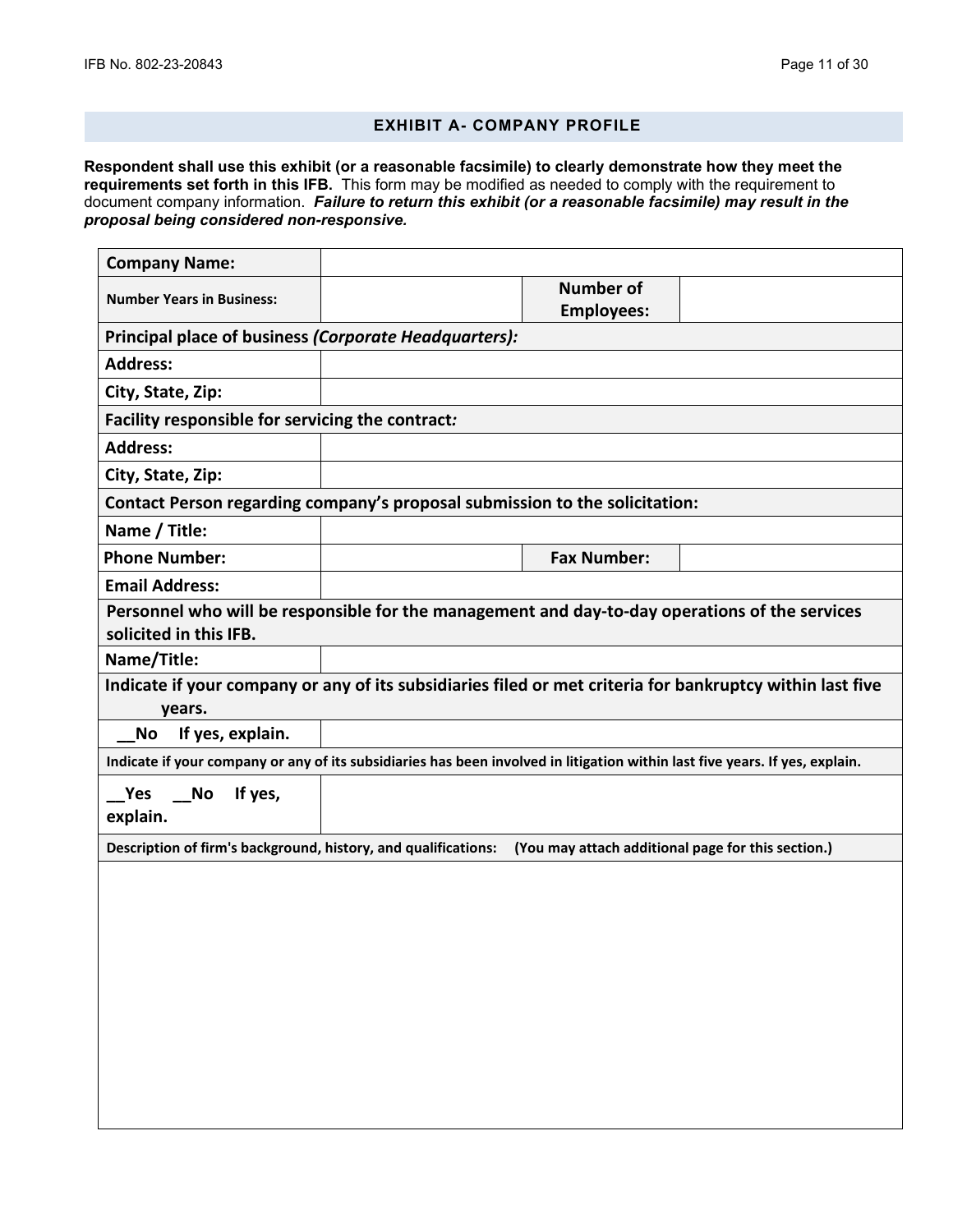# **EXHIBIT B – PAST PROJECTS WITH CORRESPONDING REFERENCES**

**Respondent Name: \_\_\_\_\_\_\_\_\_\_\_\_\_\_\_\_\_\_\_\_\_\_\_\_\_\_\_\_\_\_\_\_\_\_\_\_\_\_\_\_\_\_\_\_**

*Respondents shall use this exhibit (or reasonable facsimile) to provide a minimum* **of three (3) references** for jobs completed within the last five (5) years. The references shall illustrate recent experience successfully completing work of a similar nature and scope as the work described in this IFB. *Attention: Do NOT use TPWD staff or past work performed for TPWD as a "reference" in Exhibit B.* This form may be modified as needed to comply with the requirement to document company information. *Failure to return this exhibit (or a reasonable facsimile) may result in the proposal being considered non-responsive. TPWD reserves the right to check references prior to award. Any negative responses received may be grounds for disqualification of the proposal.*

#### REFERENCE 1:

| Company Name:                |  |
|------------------------------|--|
| Company Address:             |  |
| Contact Name/Title/Phone:    |  |
| Service Period:              |  |
| Brief Description of Project |  |
|                              |  |
|                              |  |
|                              |  |
|                              |  |
|                              |  |

#### REFERENCE 2:

| Company Name:                       |  |
|-------------------------------------|--|
| <b>Company Address:</b>             |  |
| Contact Name/Title/Phone:           |  |
| Service Period:                     |  |
| <b>Brief Description of Project</b> |  |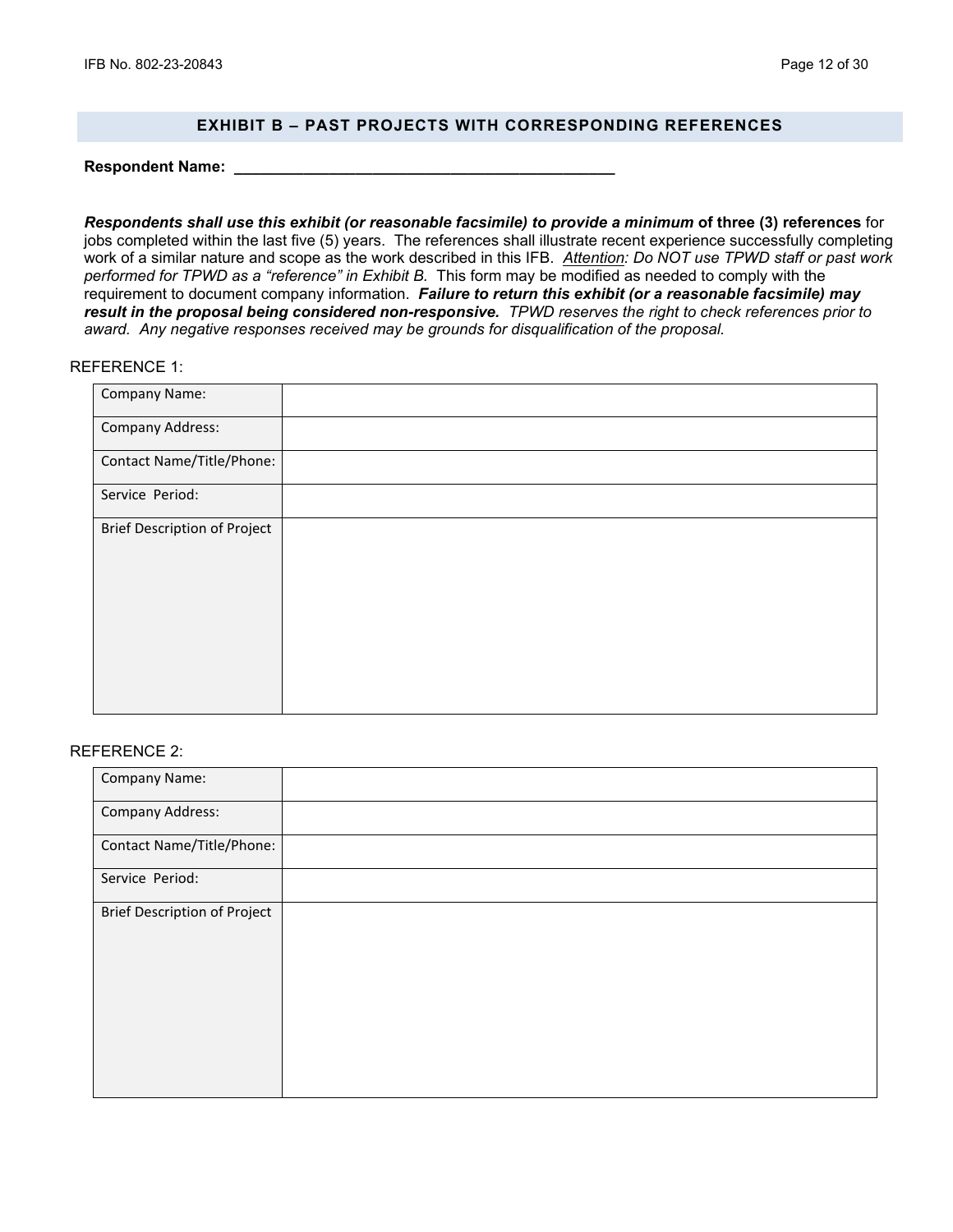# REFERENCE 3:

| <b>Company Name:</b>                |  |
|-------------------------------------|--|
| <b>Company Address:</b>             |  |
| Contact Name/Title/Phone:           |  |
| Service Period:                     |  |
| <b>Brief Description of Project</b> |  |

# REFERENCE 4:

| Company Name:                       |  |
|-------------------------------------|--|
| <b>Company Address:</b>             |  |
| Contact Name/Title/Phone:           |  |
| Service Period:                     |  |
| <b>Brief Description of Project</b> |  |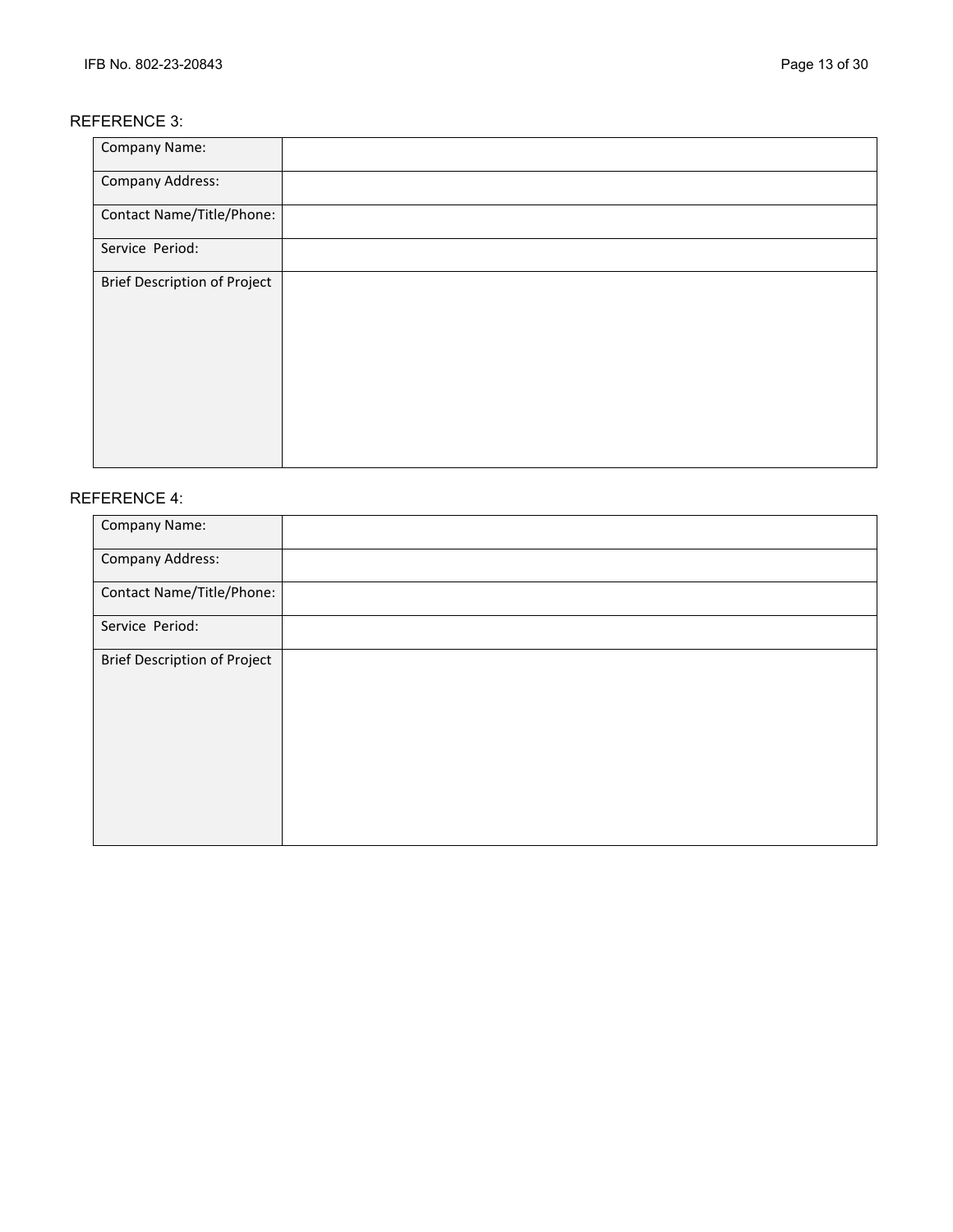# **GENERAL TERMS AND CONDITIONS**

#### MARCH 2022

### (ITEMS BELOW APPLY TO AND BECOME A PART OF THE CONTRACT)

Any Contract awarded as a result of this solicitation will contain the General Terms and Conditions listed below in this Section. Subcontractors are also obliged to comply with these provisions.

- **1. DEFINITIONS:** As used throughout this solicitation, the following terms have the meaning set forth below. All other terms have the meaning set forth in Webster's II New College Dictionary.
	- 1.1. Bidder: An individual or entity that submits a bid. The term includes anyone acting on behalf of the individual or entity that submits a bid, such as an agent, employee and representative. See Respondent.
	- 1.2. Contractor: The individual, corporation, company, partnership, firm, or organization that has to furnish the materials and has to perform the work as stated in the solicitation.
	- 1.3. ESBD: The Electronic State Business Daily, which is available online at <http://www.txsmartbuy.com/esbd>.
	- 1.4. Gov't Code: The Texas Government Code.
	- 1.5. Owner: Texas Parks and Wildlife Department, an agency of the State of Texas.
	- 1.6. Party/Parties: Either the TPWD and Respondent separately or collectively.
	- 1.7. Respondent: Any person or Vendor who submits a Bid/Proposal/Offer in response to this solicitation.
	- 1.8. Services: Includes the use of labor, materials, facilities, equipment, and any other need that is necessary or incidental to the successful completion of the Contract.
	- 1.9. Subcontractor: Any supplier, distributor, Contractor, person, or firm furnishing to the Contractor, materials or services necessary or incidental to the performance of the Contract between TPWD and Contractor.
	- 1.10. TAC: The Texas Administrative Code, which is the publication for administrative rules.
	- 1.11. Texas Identification Number: A unique 11-digit number assigned by the Texas Comptroller of Public Accounts. When a Payee first contracts with a state agency, that Payee must provide either a federal Employer Identification Number (EIN) or a Social Security number (SSN). The Texas Identification Number (TIN) is based on this number. (Note: If Respondent does not have a TIN, or does not know their TIN, they may list their EIN or SSN on the "Texas Identification Number" line of the Vendor Information Block of their RFP, RFO, IFB or RFQ response.)
	- 1.12. TPWD: Texas Parks and Wildlife Department acting on behalf of the State of Texas.

# **2. SPECIFICATIONS:**

- 2.1. The goods/services provided shall be in accordance with the purchase specifications herein. TPWD will decide the answers to all questions that may arise as to the interpretation of the specifications and the quality, or acceptability of goods/services provided. TPWD will decide the rate of progress of the work and the acceptable fulfillment of the goods/service on the part of the Contractor.
- 2.2. Catalogs, brand names or manufacturer's references are descriptive only, and indicate type and quality desired. Bids/Proposals on brands of like nature and quality will be considered unless advertised under Texas Gov't Code §2155.067. If the Respondent is offering brands other than the references, response should show manufacturer, brand or trade name, and other description of product offered. If Respondent is offering brand(s) other than brand(s) specified, illustrations and complete description of product offered are requested to be made part of the bid. Failure to take exception to specifications or reference data will require Respondent to furnish specified brand names, numbers, etc.
- 2.3. Unless otherwise specified, items shall be new and unused and of current production.
- 2.4. Samples, when requested, must be furnished free of expense to the State. If not destroyed in examination, they will be returned to the Respondent, on request, at Respondent's expense. Each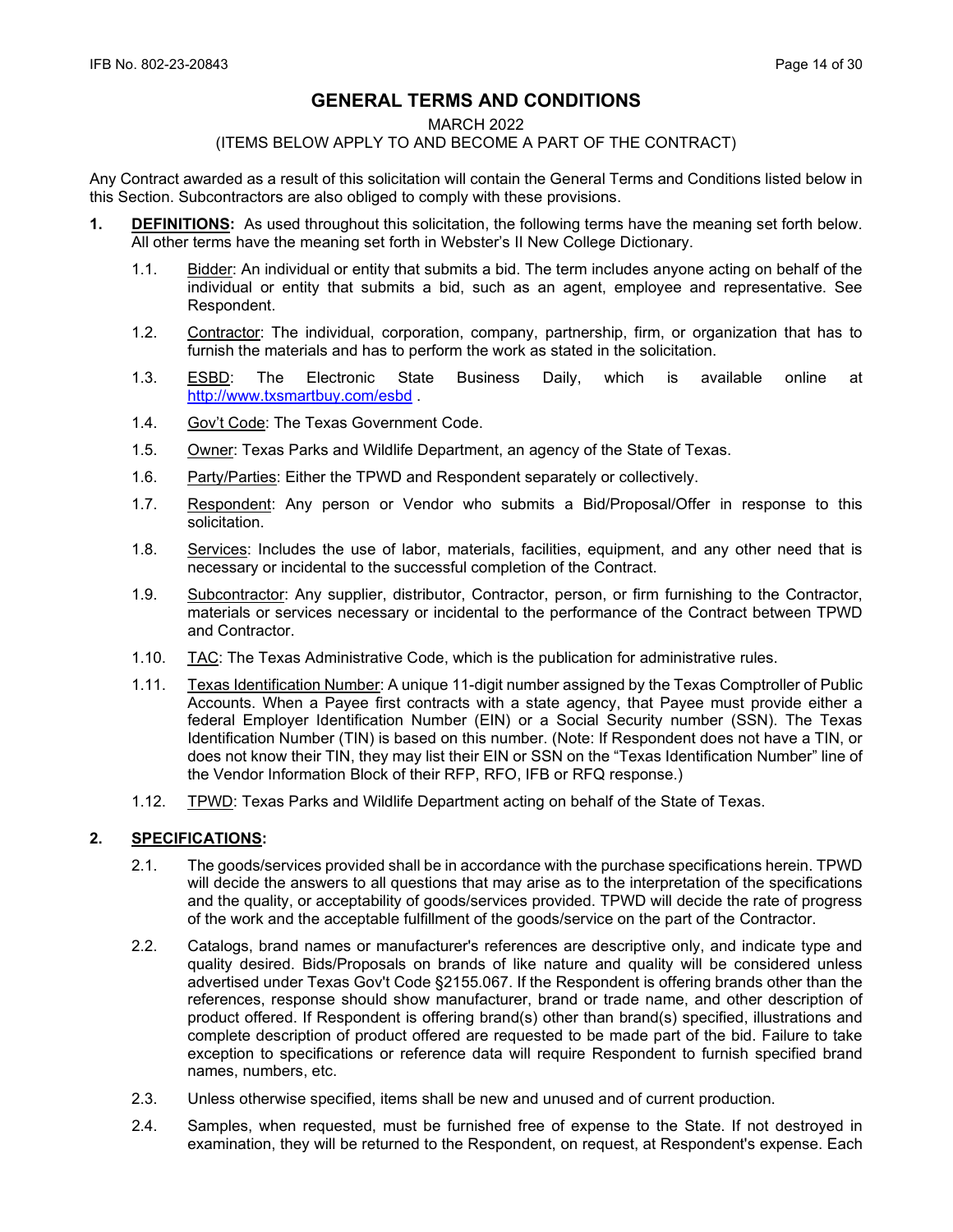sample should be marked with Respondent's name and address, and requisition number. Do not enclose in or attach response submission to sample.

- 2.5. The State will not be bound by any oral statement or representation contrary to the written specifications of this Solicitation.
- 2.6. Manufacturer's standard warranty shall apply unless otherwise stated in the solicitation.
- **3. AWARD OF A PURCHASE ORDER:** Standard Purchase Order Terms and Conditions apply. If a conflict exists between the standard Purchase Order Terms and Conditions and specific language in this solicitation, the language in the solicitation shall prevail.
	- 3.1. A response to a solicitation is an offer to Contract with TPWD based on the terms, conditions and specifications contained in the solicitation. Responses do not become Contracts unless and until they are accepted through an authorized TPWD designee by issuance of a Purchase Order.
	- 3.2. This procurement will be conducted in accordance with the State Purchasing Act, Title 10, Subtitle D, Chapters 2151 through 2177, of the Texas Gov't Code (TGC) and TPWD rules. Any Contract resulting from this procurement shall consist of one (1) document. This document will contain all of the rights and duties of the parties extracted from the relevant terms and conditions of this solicitation (including its attachments, exhibits, supplements, and addenda); the successful Contractor's response; any TPWD request for a Best and Final Offer; and any successful Contractor's Best and Final Offer, if applicable.
	- 3.3. Best Value TPWD will be the sole judge of best value. Award will be based on Best Value criteria and may include, but is not limited to:
		- 3.3.1. Best meets the goals and objectives of the solicitation as stated above.
		- 3.3.2. Best meets the quality and reliability of the proposed services.
		- 3.3.3. Effect of the proposed solution on agency productivity.
		- 3.3.4. Provides the most customer focused solution that will best meet the needs of the public.
		- 3.3.5. Experience in successfully providing services in this solicitation.
		- 3.3.6. Past Performance: A Respondent's past performance will be measured based upon pass/fail criteria in compliance with applicable provisions of Gov't Code §§2155.074, 2155.075, 2156.007, 2157.003, and 2157.125. Respondents may fail this selection criterion for any of the following conditions:
			- The Vendor has a score less than C or Legacy Unsatisfactory in the Vendor Performance System,
			- Currently under a Corrective Action Plan through the Texas Comptroller of Public Accounts (CPA),
			- Having repeated negative Vendor Performance Reports for the same reason,
			- Having Purchase Orders that have been cancelled in the previous 12 months for nonperformance (i.e., late delivery, etc.).
		- 3.3.7. Contractor performance information is located on the CPA web site at: [www.txsmartbuy.com/vpts.](http://www.txsmartbuy.com/vpts) CPA may conduct reference checks with other entities regarding past performance. In addition to evaluating performance through the Vendor Performance Tracking System (as authorized by 34 Texas Administrative Code §20.115), CPA may examine other sources of vendor performance including, but not limited to, notices of termination, cure notices, assessments of liquidated damages, litigation, audit reports, and non-renewals of Contracts. Any such investigations shall be at the sole discretion of CPA, and any negative findings, as determined by CPA, may result in nonaward to the Respondent.
- **4. UNIT PRICES:** Respondents must price per unit shown. Unit prices shall govern in the event of extension errors.
- **5. FREIGHT:** Quote FOB destination, freight prepaid and allowed unless otherwise stated within the specifications.
- **6. DELIVERY:**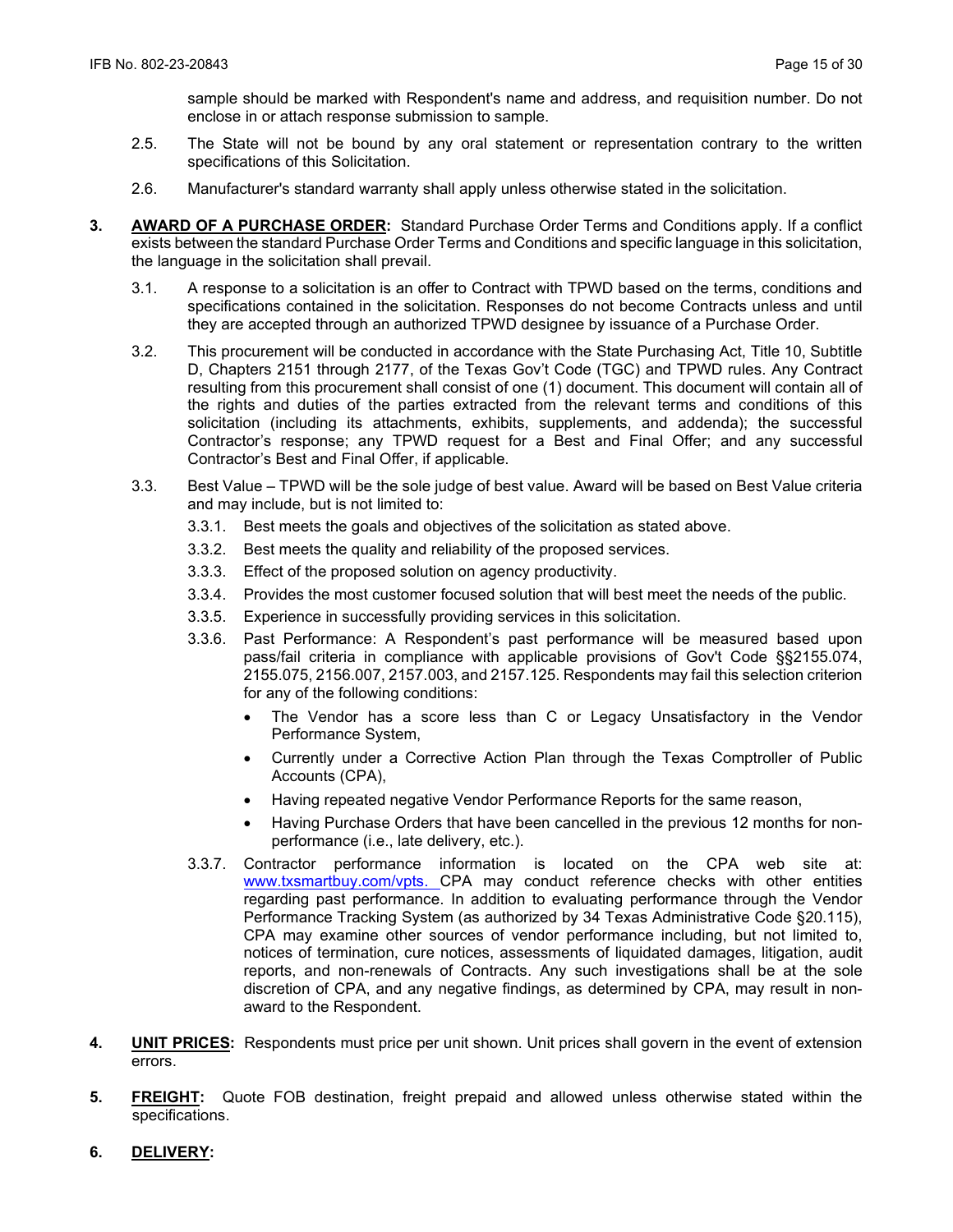- 6.1. Show number of days required to place material in receiving agency's designated location under normal conditions. Delivery days mean calendar days, unless otherwise specified. Failure to state delivery time obligates Respondent to deliver in 14 calendar days. Unrealistic delivery promises may cause solicitation to be disregarded.
- 6.2. If delay is foreseen, Contractor shall give written notice to the TPWD. Contractor must keep the TPWD advised at all times of status of order.
- 6.3. Default in promised delivery (without accepted reasons) or failure to meet specifications authorizes the TPWD to purchase supplies elsewhere and charge full increase, if any, in cost and handling to defaulting Contractor.
- 6.4. Substitutions: No substitutions permitted without written approval of TPWD.
- 6.5. Delivery shall be made during normal working hours only unless prior approval has been obtained from ordering agency. Normal working hours are 8:00 AM until 5:00 PM Monday through Friday except State and National holidays.

# **7. TESTING AND INSPECTION:**

- 7.1. TPWD may test and inspect goods and services purchased under the Contract to ensure compliance with the specifications of this solicitation and the Contract. TPWD may also test and inspect goods and services before they are purchased under the Contract. Authorized TPWD personnel shall have access to the Respondent's place of business for the purpose of inspecting the goods. To the extent practical, TPWD inspections will not disrupt the Respondent's daily operations. Tests shall be performed on samples submitted with the Bid/Proposal or on samples taken from regular shipments. All costs of testing and inspection shall be borne by the Respondent. In the event the goods tested fail to meet or exceed all conditions and requirements of the solicitation and Contract, the goods will be rejected in whole or in part, at the State's option, and returned to the Respondent or held for disposition at the Respondent's expense. Latent defects may result in cancellation of the Contract at no expense to the state.
- 7.2. If material fails to meet specifications, the Respondent will be notified by fax, mail, or e-mail. The Respondent will have ten (10) working days after receipt of the notification to remove the rejected material from state property. Material will be removed at the Respondent's expense. Material not removed in the allotted time period will be disposed by TPWD. The Respondent will be charged for all disposable expenses conducted by TPWD.
- **8. CHANGES:** TPWD may at any time, by a written order, make changes within the general scope of this Contract, in the definition of services to be performed, and the time (i.e., hours of the day, days of the week, etc.) and place of performance thereof. If any such change causes an increase or decrease in the cost of, or the time required for the performance of any part of the services under this Contract, whether changed or not changed by any such order, an equitable adjustment shall be made in the Contract price or time of performance or both and the Contract shall be modified in writing accordingly. Any claim by the Contractor for adjustment under this clause must be asserted within 30 days from the date of receipt by the Contractor of the notification of change, provided, however, that TPWD, if it decides that the facts justify such action, may receive and act upon such claims asserted at any time prior to final payment under this Contract. Failure to agree to any adjustment shall be a dispute concerning a question of fact within the meaning of the clause of this Contract entitled "Dispute Resolution."

#### **9. INVOICING AND PAYMENT:**

9.1 Invoices: In order to receive payment under the Contract, the Contractor must submit an original invoice to TPWD, which will be designated in the Purchase Order as the "Bill To" address. To be a proper invoice that may be accepted and paid, the invoice must include the following information and/or attachments: (1) Name and address of the Contractor. (2) The Contractor's Texas Identification Number (TIN). (3) The Contractor's invoice remittance address. (4) The Purchase Order number authorizing the delivery of products or services. (5) A description of what the Contractor delivered, including, as applicable, the time period, serial number, unit price, quantity, and total price of the products and services. If the invoice is for a lease, the Contractor must also include the payment number (e.g., 1 of 36).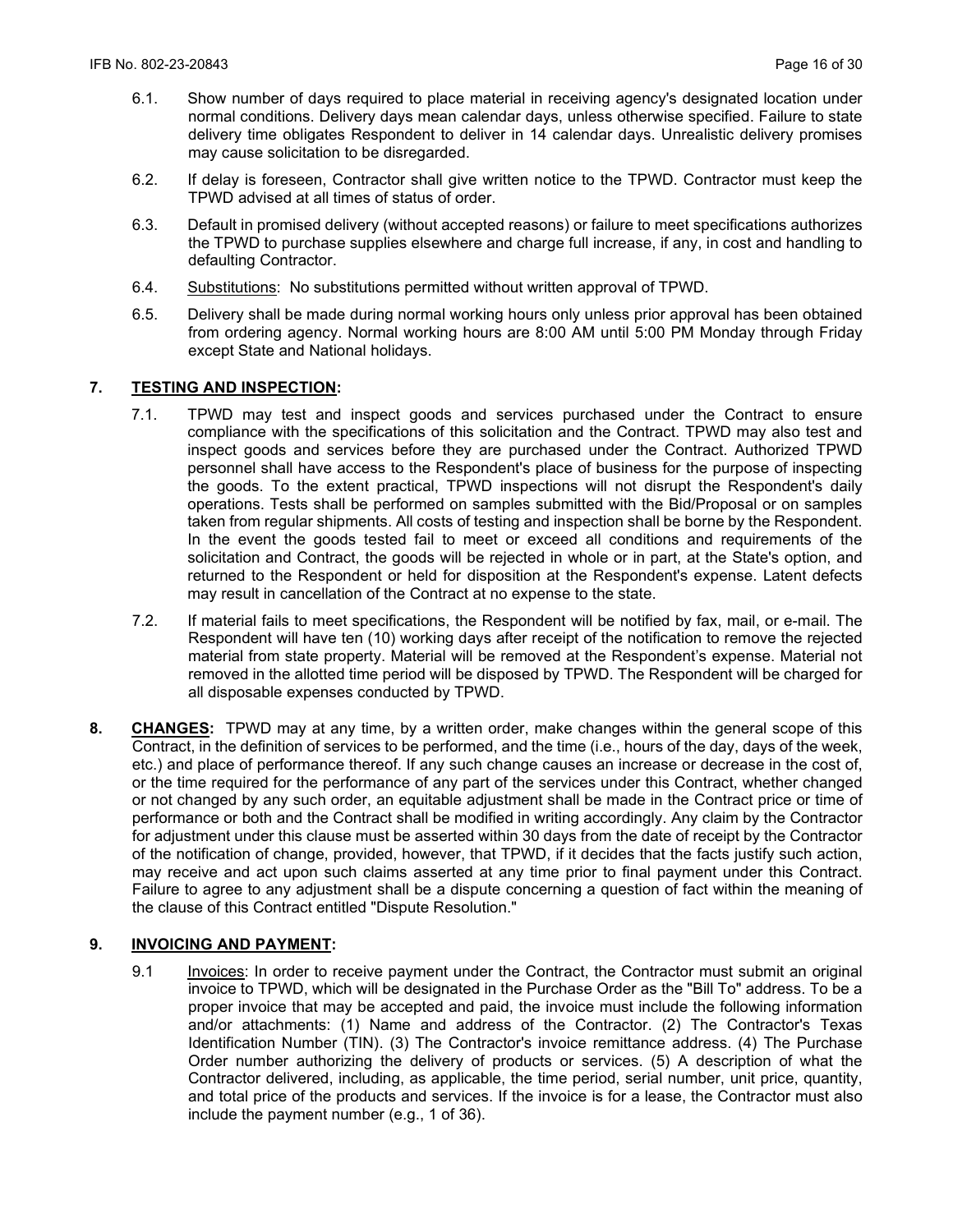- 9.2 Disputed Invoices: As stated above, the Contractor will receive notice of an error in an invoice submitted for payment by not later than the 21st day after the date the invoice was received by the TPWD. If an invoice dispute is resolved in favor of the Contractor, the Contractor is entitled to receive interest on the unpaid balance of the invoice, beginning on the date the invoice became overdue, pursuant to Gov't Code §2251. 021. If a dispute is resolved in favor of the TPWD, the Contractor shall submit a corrected invoice that must be paid in accordance with Section 2251.021. The unpaid balance accrues interest if the corrected invoice is not paid by the appropriate date.
- 9.3 Time and Manner of Payment: Pursuant to Texas Gov't Code Chapter 2251, payment by TPWD is overdue on the 31st day after the later of: (1) the date the TPWD receives the goods under the Contract; (2) the date the performance of the service under the Contract is completed; or (3) the date the TPWD receives the invoice for the goods or service. Payment by a political subdivision Customer whose governing body meets only once a month or less frequently is overdue on the 46th day after the later event of: (1) the date TPWD receives the goods under the Contract; (2) the date the performance of the service under the Contract is completed; or (3) the date TPWD receives the invoice for the goods or service.
- **10. PATENTS, TRADEMARKS, OR COPYRIGHTS: Respondent agrees to defend and indemnify the TPWD and State from claims involving infringement or violation of patents, trademarks, copyrights, trade secrets, or other proprietary rights, arising out of the TPWD's or the State's use of any good or service provided by the Respondent as a result of this solicitation.**
- **11. PROHIBITION ON LOBBYING:** The Respondent shall comply with the provisions of a federal law known generally as the Lobbying Disclosure Act, 2 U.S.C. §1601 et seq. By submitting a Bid/Proposal, the Respondent certifies that it shall not and has not used federally appropriated funds to pay any person or organization for influencing or attempting to influence any officer or employee of any federal agency, a member of Congress, officer or employee of Congress, or an employee of a member of Congress in connection with obtaining any federal Contract, grant, or any other award covered by 31 U.S.C. §1352. It also certifies that the Respondent shall disclose any lobbying with non-federal funds that takes place in connection with obtaining any federal award by completing and submitting Standard Form LLL.
- **12. ANTI-TRUST AND ASSIGNMENT OF CLAIMS:** The undersigned affirms under penalty of perjury of the laws of the State of Texas that (1) in connection with this Response, neither I nor any representative of the Respondent have violated any provision of the Texas Free Enterprise and Antitrust Act, Tex. Bus. & Comm Code Chapter 15; (2) in connection with this Response, neither I nor any representative of the Respondent have violated any federal antitrust law; and (3) neither I nor any representative of the Respondent have directly or indirectly communicated any of the contents of this Response to a competitor of the Respondent or any other company, firm, partnership or individual engaged in the same line of business as the Respondent. The successful Contractor hereby assigns to TPWD, any and all claims for overcharges associated with any contract resulting from this solicitation which arise under the antitrust laws of the United States 15 U.S.C.A., Section 1, et seq. (1973), and which arise under the antitrust laws of the State of Texas, Texas Business and Commercial Code Ann. Sec. 15.01, et seq. (1967).
- **13. DEBTS AND DELINQUENCIES:** As required by Gov't Code §2252.903, the Respondent agrees that any payments due under the Contract shall be directly applied towards eliminating any debt or delinquency is has to the State of Texas including, but not limited to, delinquent taxes, delinquent student loan payments, and delinquent child support.

# **14. DISPUTE RESOLUTION:**

- 14.1. The dispute resolution process provided for in Chapter 2260 of Texas Gov't Code and TPWD regulations shall be used by TPWD and the Respondent to resolve all disputes arising under this Contract. The Contractor shall comply with such rules, as revised from time to time.
- 14.2. If the Contractor's claim for breach of Contract cannot be resolved informally with TPWD, it shall be submitted to the negotiation process provided in Chapter 2260. To initiate the process, the Contractor shall submit written notice, as required by Chapter 2260. The notice shall also be given to the individual identified in the Contract for receipt of notices. Any informal resolution efforts shall in no way modify the requirement or toll the timing of the formal written notice of a claim for breach of Contract required under § 2260.051 of Texas Gov't Code. Compliance by the Contractor with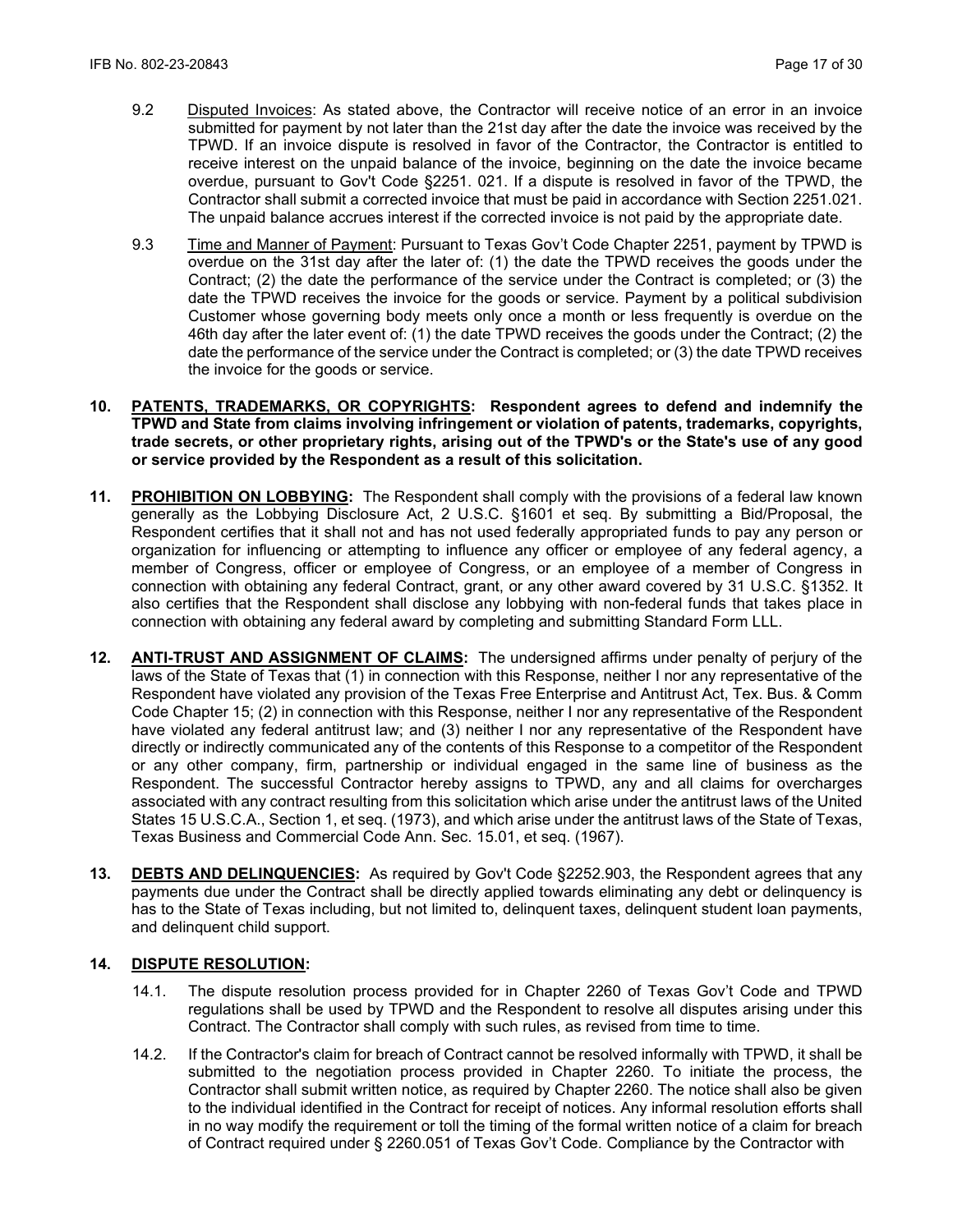Chapter 2260 is a condition precedent to the filing of a contested case proceeding under Chapter 2260.

- 14.3. The contested case process provided in Chapter 2260 is the Contractor's sole and exclusive process for seeking a remedy for an alleged breach of Contract by TPWD if the Parties are unable to resolve their disputes as described above.
- 14.4. Compliance with the contested case process provided in Chapter 2260 is a condition precedent to seeking consent to sue from the Legislature under Chapter 107, Civil Practices and Remedies Code. Neither the execution of the Contract by TPWD nor any other conduct of any representative of TPWD relating to the Contract shall be considered a waiver of sovereign immunity to suit.
- 14.5. Notwithstanding any other provision of the Contract to the contrary, unless otherwise requested or approved in writing by TPWD, the Contractor shall continue performance and shall not be excused from performance during the period any breach of Contract claim or dispute is pending under either of the above processes; however, the Contractor may suspend performance during the pendency of such claim or dispute if the Contractor has complied with all provisions of Gov't Code §2251.051, and such suspension of performance is expressly applicable and authorized under that law.
- **15. FRAUD, WASTE, AND ABUSE:** By submitting a Response to this Solicitation, the Respondent represents and warrants that it has read and understood and shall comply with CPA's Anti-Fraud Policy, found at: https://comptroller.texas.gov/about/policies/ethics.php, as such Policy currently reads and as it is amended throughout the term of the Contract.

# **16. NAME CHANGES AND SALES:**

- 16.1. If the Contractor changes its name or is sold to another entity, it must provide written notification to TPWD. The Contractor, in its notice, shall describe the circumstances of the name change or sale, state its new name, provide the new Tax Identification Number, and describe how the change will impact its ability to perform the Contract. If the change entails personnel changes for personnel performing the responsibilities of the Contract for the Contractor, the Contractor shall identify the new personnel and provide resumes to TPWD, if resumes were originally required by the Solicitation. TPWD may request other information about the change and its impact on the Contract and the Contractor shall supply the requested information within five (5) working days of receipt of the request.
- 16.2. TPWD may terminate the Contract due to a sale of or change to the Contractor that materially alters the Contractor's ability to perform under the Contract. The TPWD has the sole discretion to determine if termination is appropriate.

#### **17. CONTRACTOR RESPONSIBILITIES:**

- 17.1. Contractor agrees to comply with all terms and conditions contained in this solicitation and resulting Contract.
- 17.2. Contractor guarantees services offered will meet or exceed the written specifications identified in this solicitation.
- 17.3. Permits: Contractor shall be responsible, at the Contractor's expense, for obtaining any and all permits or licenses required by city, county, state, or federal rules, regulations, law, or codes that pertain to the Contract.
- 17.4. Electrical Items: All electrical items provided by the Contractor to TPWD under the Contract must meet all applicable OSHA standards and regulations, and bear the appropriate listing from UL, FMRC, or NEMA.
- 17.5. Executive Head: Pursuant to Gov't Code §669.003, the TPWD may not enter into a contract with a person who employs a current or former Executive Head of a state agency until four years have passed since that person was the executive head of the state agency. By submitting a Proposal, the Respondent certifies that it does not employ any person who was the Executive Head of a state agency in the past four years. If Section 669.003 applies, Respondent shall complete the following information in order for the response submission to be evaluated: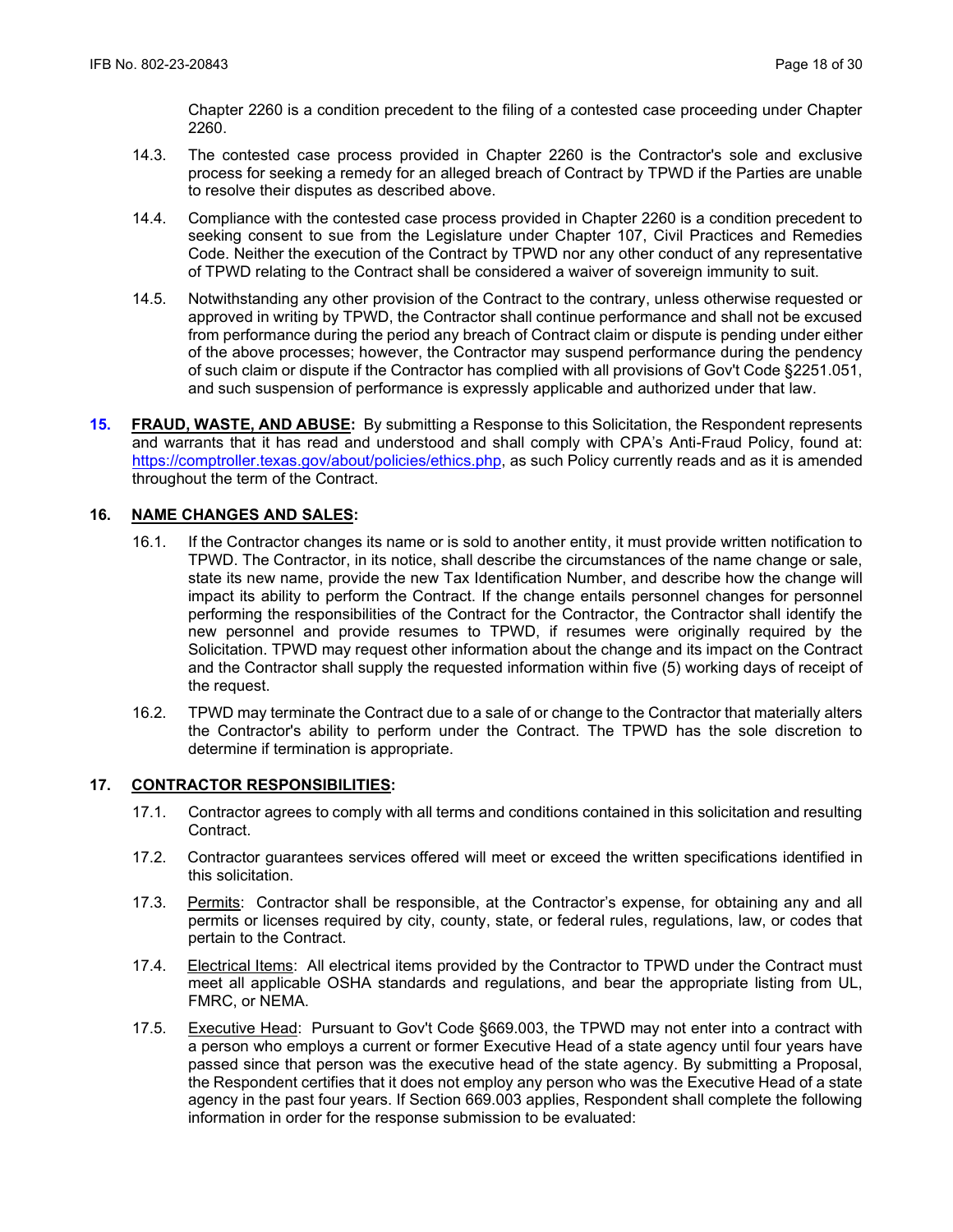| Name of former executive:           |
|-------------------------------------|
| Name of state agency: ___________   |
|                                     |
| Position with Respondent:           |
| Date of employment with Respondent: |

- 17.6. Contractor agrees to take precautions necessary to protect person or property against injury or damage and be responsible for such injury or damage.
- 17.7. Contractor agrees to comply with Federal law or State Worker's Compensation laws which are applicable to the work required or performed under this Contract and to pay or cause to be paid all compensation, medical or hospital bills which may become due or payable thereunder, and to protect and indemnify TPWD from and against any and all liability by reason of injury to employees of Contractor or subcontractor.
- 17.8. Contractor shall provide all labor, equipment, and materials (unless otherwise stated herein) necessary to furnish the goods or perform the service. All employees of the Contractor shall be a minimum of 17 years of age and experienced in the type of work to be performed. Only the Contractor and its employees will be allowed on state property during working hours.
- **18. TERMINATED CONTRACTS:** By submitting a Response, the Respondent certifies that it has not had a Contract terminated or been denied the renewal of any Contract for non-compliance with policies or regulations of any state or federally funded program within the past five (5) years nor is it currently prohibited from contracting with a governmental agency. If the Respondent does have such a terminated Contract, the Respondent shall identify each and provide an explanation for the termination.
- **19. INDEPENDENT CONTRACTOR:** The Contract shall not render the Contractor an employee, officer, or agent of the TPWD for any purpose. The Contractor is and shall remain an independent Contractor in relationship to the TPWD. The TPWD shall not be responsible for withholding taxes from payments made under the Contract. The Contractor shall have no claim against the TPWD for vacation pay, sick leave, retirement benefits, social security, worker's compensation, health or disability benefits, unemployment insurance benefits, or employee benefits of any kind.
- **20. RIGHT TO AUDIT / RECORDS RETENTION:** Under Section 2262.154 of the Texas Gov't Code, the State Auditor may conduct an audit or investigation of any entity receiving funds from the state directly under any Contract or indirectly through a subcontract under the Contract. The acceptance of funds by the Contractor or other entity or person directly under the Contract or indirectly through a subcontract under the Contract acts as acceptance of the authority of the State Auditor's Office, TPWD or any successor agency, under the direction of the legislative audit committee, to conduct an audit or investigation in connection with those funds. Under the direction of the legislative audit committee, the Contractor or other entity that is the subject of an audit or investigation by the State Auditor must provide the State Auditor with access to any information the State Auditor considers relevant to the investigation or audit. Contractor shall ensure that this paragraph concerning the State's authority to audit funds received indirectly by subcontractors through Contractor and the requirement to cooperate is included in any subcontract it awards. Contractor shall maintain and retain supporting fiscal and any other documents relevant to showing that any payments under these Contract funds were expended in accordance with the laws and regulations of the State of Texas, including but not limited to, requirements of the Comptroller of the State of Texas and the State Auditor. Contractor shall maintain all such documents and other records relating to this Contract and the State's property for a period of seven (7) years after the date of submission of the final invoices or until a resolution of all billing questions, whichever is later. Contractor shall make available at reasonable times and upon reasonable notice, and for reasonable periods, all documents and other information related to the work of this Contract. Contractor and the subcontractors shall provide the State Auditor with any information that the State Auditor deems relevant to any investigation or audit. Contractor must retain all work and other supporting documents pertaining to this Contract, for purposes of inspecting, monitoring, auditing, or evaluating by TPWD and any authorized agency of the State of Texas, including an investigation or audit by the State Auditor. Contractor shall cooperate with any authorized agents of the State of Texas and shall provide them with prompt access to all of such State's work as requested. Contractor's failure to comply with this Section shall constitute a material breach of this Contract and shall authorize TPWD and the State of Texas to immediately assess appropriate damages for such failure.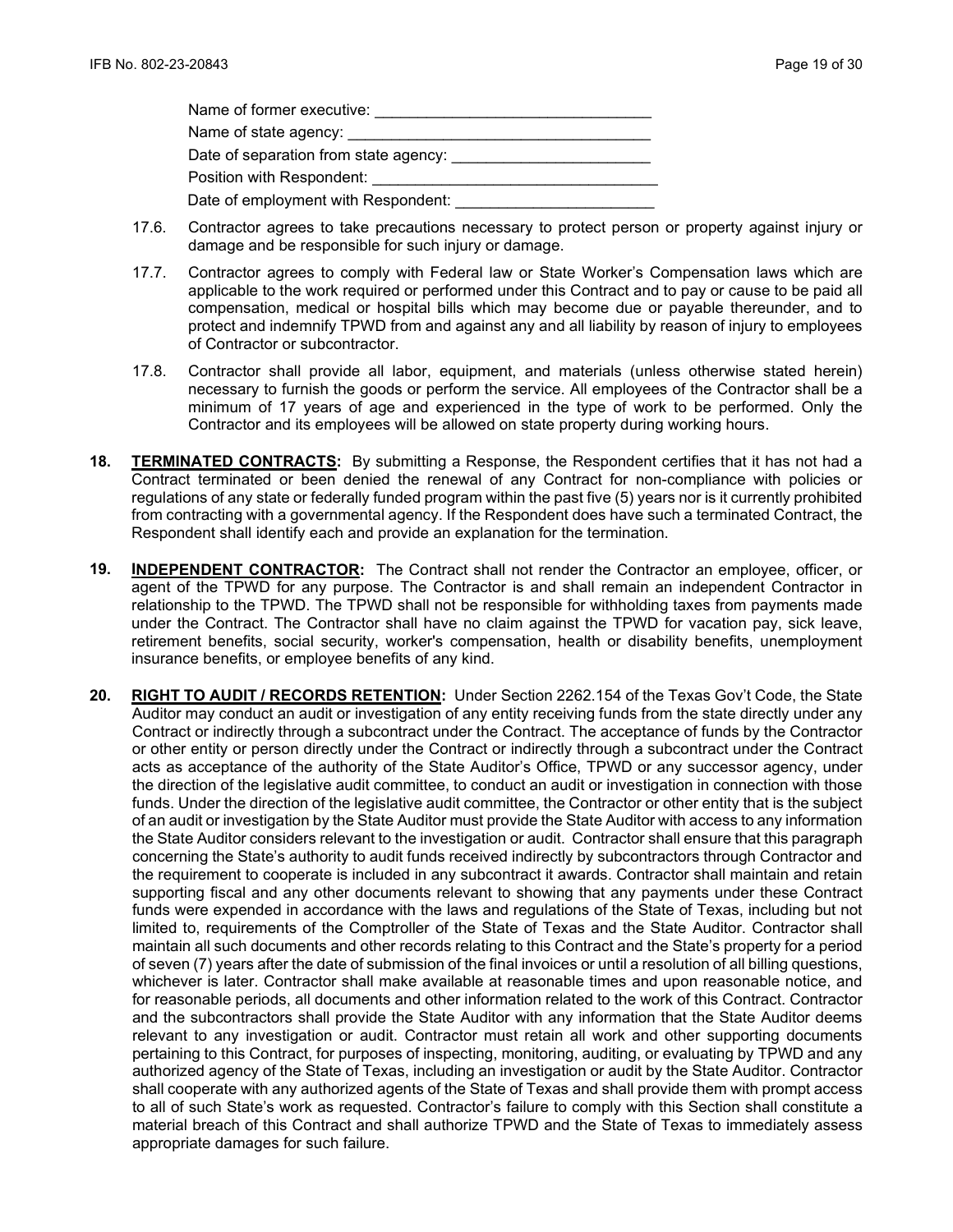**21. FORCE MAJEURE:** Neither Respondent nor TPWD shall be liable to the other party for any delaying, or failure of performance, of any requirement in the Contract caused by force majeure. The existence of such causes of delay or failure shall extend the period of performance until after the causes of delay or failure have been removed, provided the non-performing party exercises all reasonable due diligence to perform. Force majeure is defined as acts of God, fire, explosions, hurricanes, floods, epidemics, or pandemics, national or regional emergency, failures of transportation, or other causes that are beyond the reasonable control of either party and that by exercise of due foresight such party could not reasonably have been expected to avoid, and which, by the exercise of all reasonable due diligence, such party is unable to overcome. The burden of proof for the need of such relief shall rest upon the Contractor. To obtain release based on force majeure, the Contractor shall file a written request with TPWD reasonably promptly from the time the force majeure event occurs.

# **22. PROPRIETARY OR CONFIDENTIAL INFORMATION; TEXAS PUBLIC INFORMATION ACT:**

- 22.1. Any proprietary, trade secret or otherwise confidential information Respondent includes in its Proposal must be clearly labeled as proprietary or confidential information, and Respondent must identify the specific exception to disclosure in the Public Information Act (PIA). Merely making a blanket claim the entire Proposal is protected from disclosure because it contains some proprietary information is not acceptable and shall make the entire Proposal subject to release under the PIA. In order for TPWD to initiate the process of seeking an Attorney General opinion on the release of proprietary or confidential information, the specific provisions of the Proposal that are considered by the Respondent to be proprietary or confidential must be clearly labeled as described herein. Any information which is not clearly identified as proprietary or confidential shall be deemed to be subject to disclosure pursuant to the PIA.
- 22.2. Information, documentation, and other material in connection with this Response or any resulting Contract may be subject to public disclosure under the Texas Public Information Act, Chapter 552 of the Texas Gov't Code.
- 22.3. Contractor is required to make any information created or exchanged with the state pursuant to this Contract, and not otherwise excepted from disclosure under the Texas Public Information Act, available in a format that is accessible by the public at no additional charge to the state**.**
- **23. RIGHT TO DATA, DOCUMENTS AND COMPUTER SOFTWARE (STATE OWNERSHIP):** Any software, research, reports studies, data, photographs, negatives or other documents, drawings or materials prepared by Contractor in the performance of its obligations under this Contract shall be the exclusive property of the State of Texas and all such materials shall be delivered to the State by the Contractor upon completion, termination, or cancellation of this Contract. Contractor may, at its own expense, keep copies of all its writings for its personal files. Contractor shall not use, willingly allow, or cause to have such materials used for any purpose other than the performance of Contractor's obligations under this Contract without the prior written consent of the State; provided, however, that Contractor shall be allowed to use non-confidential materials for writing samples in pursuit of the work. The ownership rights described herein shall include, but not be limited to, the right to copy, publish, display, transfer, prepare derivative works, or otherwise use the works.
- **24. PUBLIC DISCLOSURE / NEWS RELEASES:** No public disclosures or news releases pertaining to this solicitation shall be made without prior written approval of TPWD.
- **25. CONFIDENTIALITY AND SECURITY:** The Contractor should not receive any sensitive or confidential information under the Contract. Any information the Contractor compiles or creates as a result of the Contract must be maintained and protected in accordance with any federal, state, or local laws and regulations that apply. The Contractor shall establish a method to secure the confidentiality of records and other information relating to clients in accordance with applicable federal and state laws, rules, and regulations. The obligations of the Contractor under this Confidentiality and Security Article shall survive this Contract and shall be included in all subcontracts.
- **26. TERMINATION:** This Contract shall terminate upon full performance of all requirements contained in this Contract, unless otherwise extended or renewed as provided in accordance with the Contract Terms and Conditions.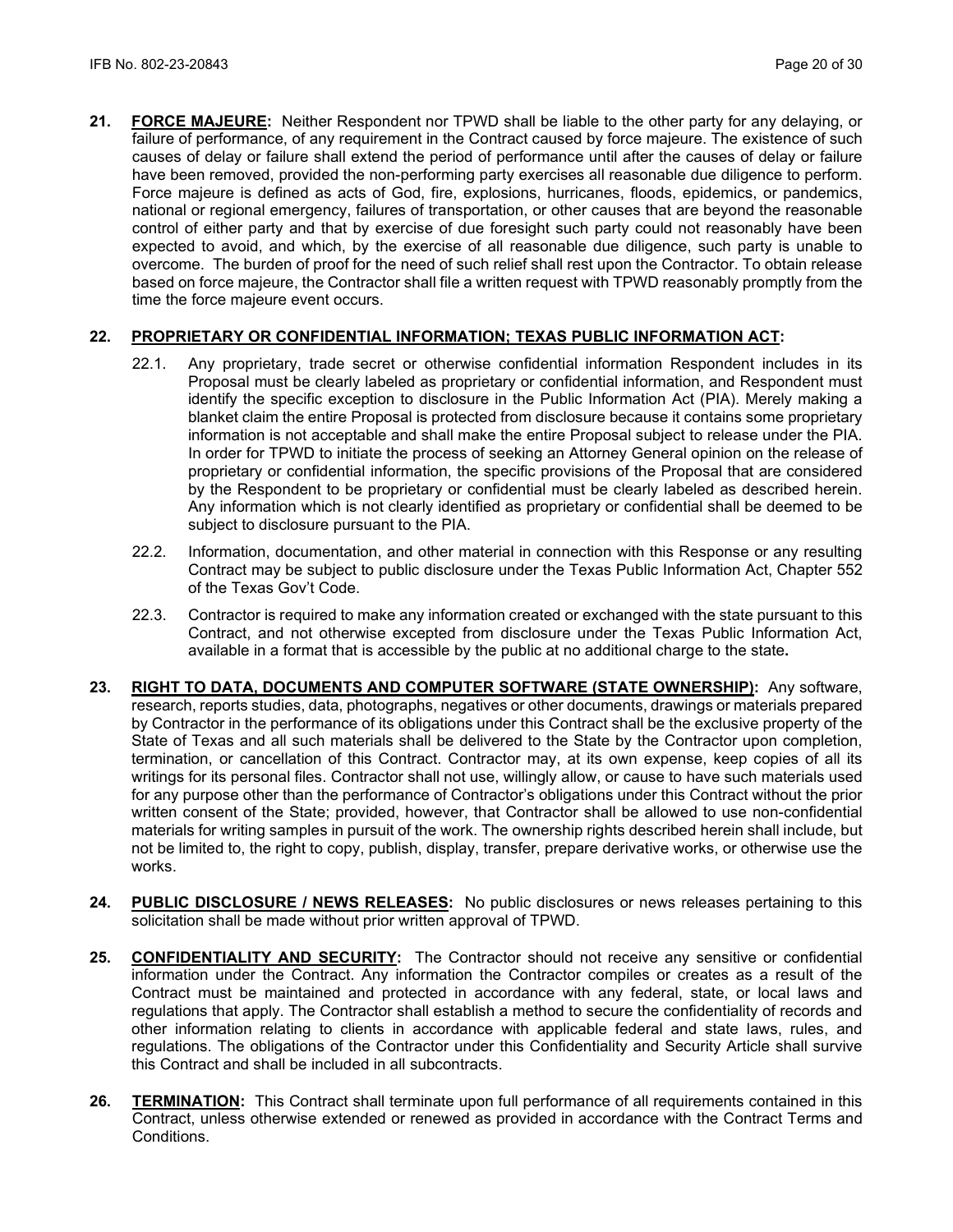- 26.1. Termination for Convenience: TPWD reserves the right to terminate the Contract at any time, in whole or in part, without cost or penalty, by providing 30 calendar days' advance written notice if TPWD determines that such termination is in the best interest of the state. In the event of such a termination, the Contractor shall, unless otherwise mutually agreed upon in writing, cease all work immediately upon the effective date of termination. TPWD will be liable for payments limited only to the portion of work authorized by TPWD in writing and completed prior to the effective date of cancellation, provided that TPWD shall not be liable for any work performed that is not acceptable to TPWD and/or does not meet Contract requirements. All work products produced by the Contractor and paid for by TPWD shall become the property of TPWD and shall be tendered upon request. Termination under this paragraph shall not relieve the Vendor of any obligation or liability that has occurred prior to cancellation.
- 26.2. Termination for Cause/Default: If the Contractor fails to provide the goods or services contracted for according to the provisions of the Contract or fails to comply with any of the terms or conditions of the Contract, the TPWD may, upon written notice of default to the Contractor, terminate all or any part of the Contract after providing an opportunity to cure the default.
	- 26.2.1. Contractor will be responsible for paying damages to TPWD including but not limited to reprocurement costs, and any consequential damages to the State of Texas or TPWD resulting from Contractor's non-performance. The defaulting Contractor will not be considered in the re-solicitation and may not be considered in future solicitations for the same type of work unless the specification or scope of work is significantly changed.
- 26.3. The rights and remedies of TPWD provided in this clause shall not be exclusive and are in addition to any other rights and remedies provided by law or under this Contract.
- 26.4. TPWD may exercise any other right, remedy or privilege which may be available to it under applicable law of the state and any other applicable law or may proceed by appropriate court action to enforce the provisions of the Contract, or to recover damages for the breach of any agreement being derived from the Contract. The exercise of any of the foregoing remedies will not constitute a termination of the Contract unless TPWD notifies the Contractor in writing prior to the exercise of such remedy. The Contractor shall remain liable for all covenants and indemnities under the Contract. The Contractor shall be liable for all costs and expenses, including court costs, incurred by TPWD with respect to the enforcement of any of the remedies listed herein.
- **27. SURVIVAL OF TERMS:** Termination of the Contract for any reason shall not release the Contractor from any liability or obligation set forth in the Contract that is expressly stated to survive any such termination or by its nature would be intended to be applicable following any such termination, including the provisions regarding confidentiality, indemnification, transition, records, audit, property rights, dispute resolution, and invoice and fees verification.
- **28. RIGHTS UPON TERMINATION OR EXPIRATION OF CONTRACT:** In the event that the Contract is terminated for any reason, or upon its expiration, TPWD shall retain ownership of all associated work products and documentation obtained from the Contractor under the Contract, unless otherwise specified.
- **29. CHANGE IN FEDERAL OR STATE REQUIREMENTS:** If federal or state laws or regulations or other federal or state requirements are amended or judicially interpreted so that either TPWD or the Contractor cannot reasonably fulfill the Contract and if the Parties cannot agree to an amendment that would enable substantial continuation of the Contract, the Parties shall be discharged from any further obligations under the Contract.
- **30. TAXES:** Purchases made for state uses are exempt from Texas State Sales Tax and Federal Excise Tax. An Excise Tax Exemption Certificate will be furnished upon written request to TPWD.
- **31. BUY TEXAS:** In accordance with §2155.4441, Gov't Code, the Contractor agrees that during the performance of a Contract for services it shall purchase products and materials produced in Texas when they are available at a price and time comparable to products and materials produced outside Texas.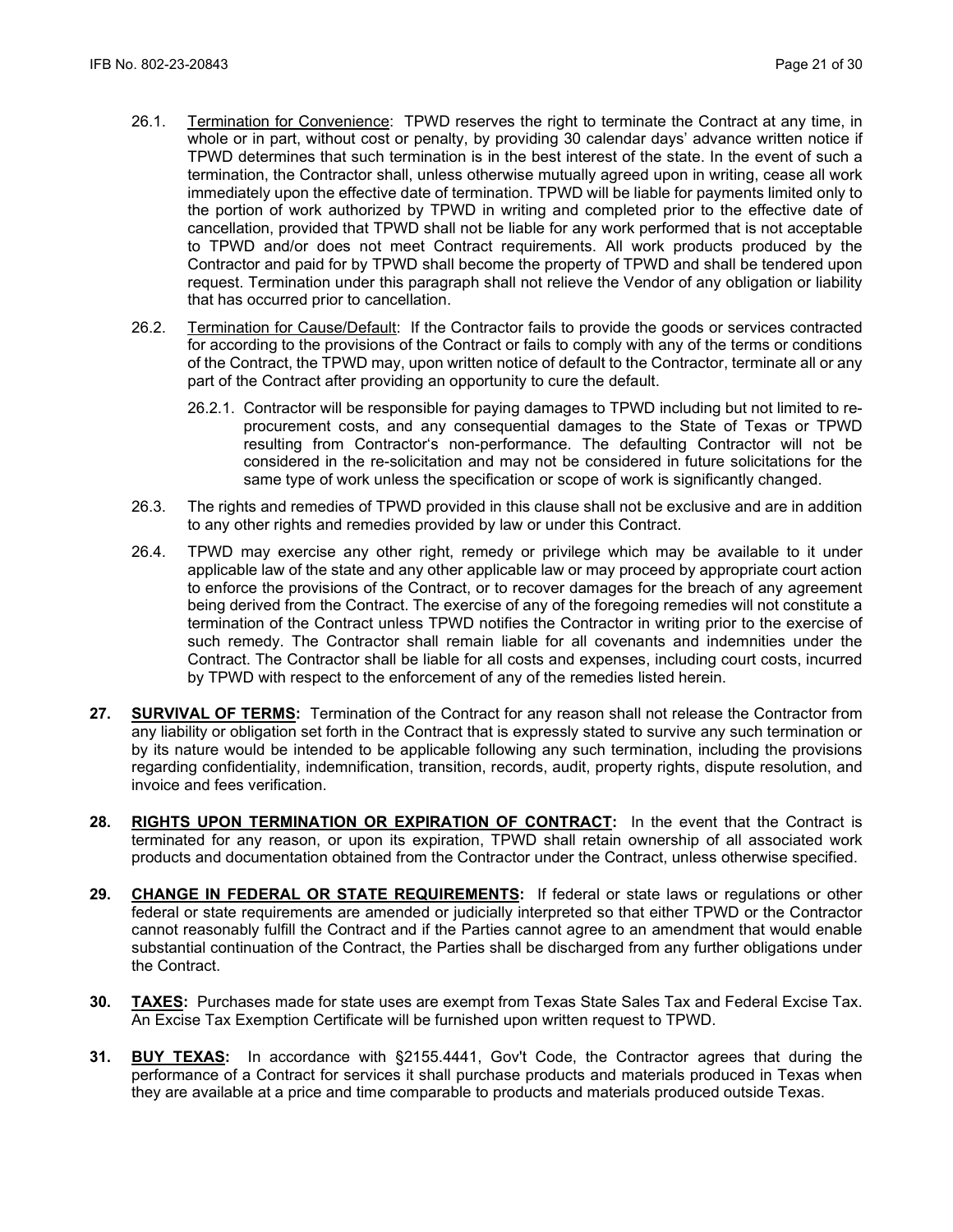- **32. NOTE TO RESPONDENT:** Any terms and conditions attached to a solicitation will not be considered unless specifically referred to on this solicitation form and may result in disqualification of the response submission. If any Respondent takes a 'blanket exception' to the entire solicitation or does not provide proposed alternative language, the Respondent's response may be disqualified from further consideration.
- **33. ACCESSIBILITY STANDARDS:** Under Texas Government Code, Chapter 2054, Subchapter M, TPWD must procure products that comply with the Accessibility Standards defined in the Texas Administrative Code, 1 TAC 206 and 1 TAC 213, when such products are available in the commercial marketplace or when such products are developed in response to a procurement solicitation. Accordingly, Contractor must provide electronic and information resources and associated product documentation and technical support that comply with these Accessibility Standards (in the form of a Voluntary Product Accessibility Template, or "VPAT") in its response to this solicitation. Vendors who do not already have accessibility documentation should complete the form located here: [http://www.itic.org/policy/accessibility/.](http://www.itic.org/policy/accessibility/) Contractors that claim their products are exempt from accessibility requirements must present that position to TPWD as a question during the question-and-answer period of the solicitation.
- **34. CERTIFICATION REGARDING DEBARMENT, SUSPENSION, INELIGIBILITY, AND VOLUNTARY EXCLUSION:** Respondent certifies that the responding entity and its principals are eligible to participate in this transaction and have not been subjected to suspension, debarment, or similar ineligibility determined by any federal, state or local governmental entity and the Respondent is in compliance with the State of Texas statutes and rules relating to procurement and that Respondent is not listed on the federal government's terrorism watch list as described in Executive Order 13224.
- **35. SYSTEM FOR AWARD MANAGEMENT (SAM):** Respondent certifies that it and its principals are not suspended or debarred from doing business with the state or federal government as listed on the State of Texas Debarred Vendor List maintained by the Texas Comptroller of Public Accounts and the System for Award Management (SAM) maintained by the General Services Administration. Prior to awarding state funds for goods and/or services rendered, the State of Texas will conduct a required search of your firm using SAM. This is a Federal government-maintained database that records and tracks organizations, either known to or suspected of contributing to terrorist organizations. No state funds may be paid to an individual or firm whose name appears on this list. TPWD reserves the right, in its sole discretion, to deny and/or exclude any individual or firm from an award whose name appears on this list.
- **36. FEDERAL DISASTER RELIEF FRAUD:** Sections and 2261.053 of the Gov't Code, prohibit state agencies from accepting a response or awarding a Contract that includes proposed financial participation by a person who, in the past five years has been convicted of violating a federal law or assessed a penalty in connection with a Contract involving relief for Hurricane Rita, Hurricane Katrina, or any other disaster, as defined by Section 418.004 of the Gov't Code, occurring after September 24, 2005.Under Sections 2155.006 and 2261.053 of the Texas Gov't Code, Respondent certifies that the individual or business entity named in this response or Contract is not ineligible to receive the specified Contract and acknowledges that this Contract may be terminated and payment withheld if this certification is inaccurate.
- **37. APPLICABLE LAWS AND VENUE:** The Contract shall be governed by and construed in accordance with the laws of the State of Texas, with regards to the conflicts of law provisions. The venue of any suit arising under this Contract is fixed in any court of competent jurisdiction in Travis County, Texas, unless the specific venue is otherwise identified in a statute which directly names or otherwise identifies its applicability to TPWD.
- **38. APPLICABLE LAWS AND CONFORMING AMENDMENTS:** Contractor must comply with all laws, regulations, requirements and guidelines applicable to a Contractor providing services to the State of Texas as these laws, regulations, requirements and guidelines currently exist and as they are amended throughout the term of this Contract. TPWD reserves the right, in its sole discretion, to unilaterally amend this Contract throughout its term to incorporate any modifications necessary for TPWD or Contractor's compliance with all applicable State and federal laws, and regulations.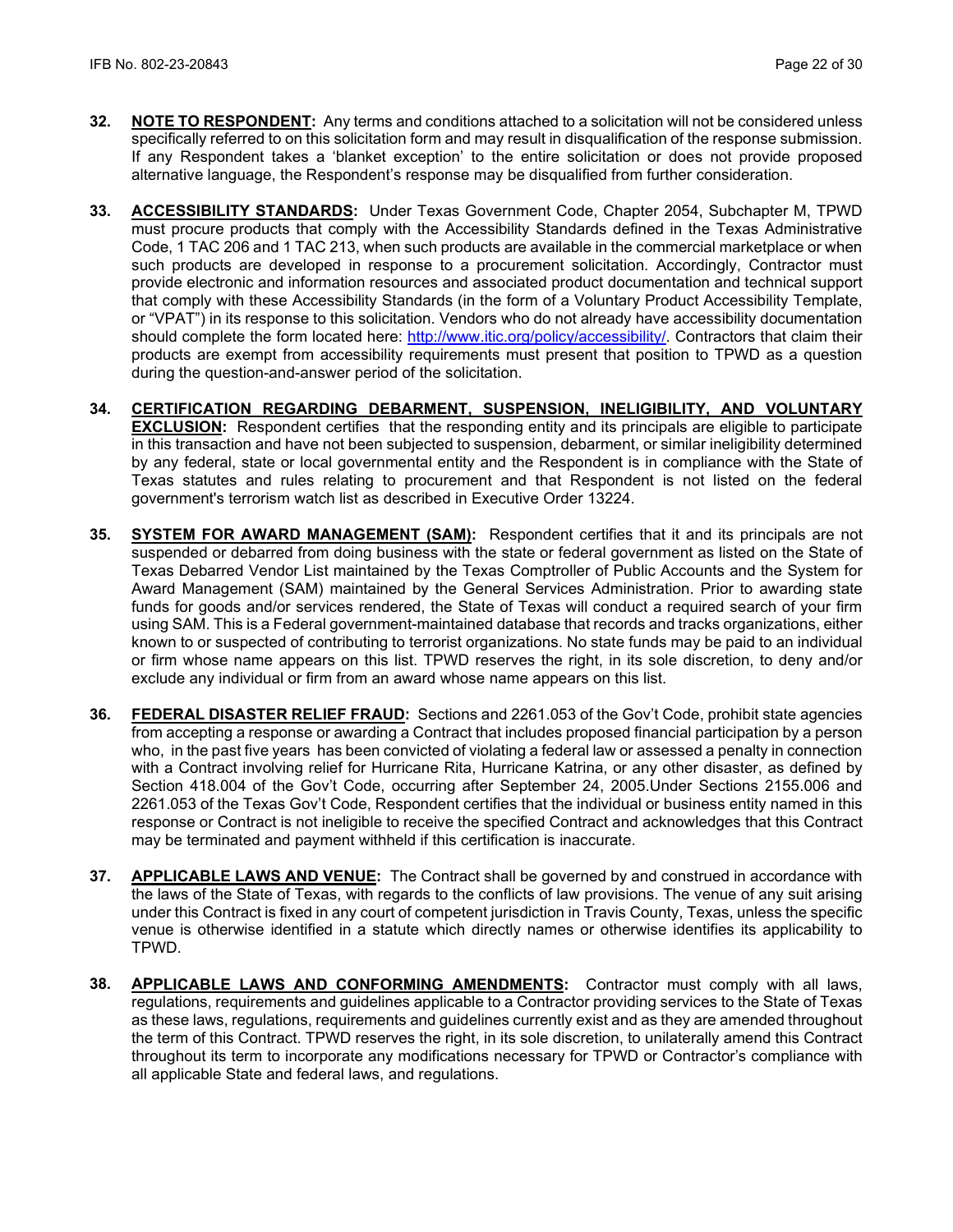#### **39. COMPLIANCE WITH LAWS; DEALING WITH PUBLIC SERVANTS:**

- 39.1. The Respondent must comply with all applicable laws at all times, including, without limitation, the following: (i) Texas Penal Code §36.02, which prohibits bribery; (ii) Texas Penal Code §36.09, which prohibits the offering or conferring of benefits to public servants; (iii) Gov't Code §2155.003, which prohibits the chief clerk or any other employee of the TPWD from having an interest in, or in any manner be connected with, a Contract or bid for a purchase of goods or services by an agency of the state or accept from any person to whom a Contract has been awarded anything of value or a promise, obligation, or Contract for future reward or compensation.
- 39.2. The Respondent shall give all notices and comply with all laws and regulations applicable to furnishing and performance of the Contract. Except where otherwise expressly required by applicable laws and regulations, TPWD shall not be responsible for monitoring Respondent's compliance with any laws or regulations. If Respondent performs any work knowing or having reason to know that it is contrary to laws or regulations, Respondent shall bear all claims, costs, losses and damages caused by, arising out of or resulting therefrom.
- **40. NO WAIVER:** Nothing in this Contract shall be construed as a waiver of the state's or TPWD's sovereign immunity. This Contract shall not constitute or be construed as a waiver of any of the privileges, rights, defenses, remedies, or immunities available to the State of Texas. The failure to enforce, or any delay in the enforcement, of any privileges, rights, defenses, remedies, or immunities available to the State of Texas. The failure to enforce, or any delay in the enforcement, of any privileges, rights, defenses, remedies, or immunities available to the State of Texas under this Contract or under applicable law shall not constitute a waiver of such privileges, rights, defenses, remedies, or immunities or be considered as a basis for estoppel. TPWD does not waive any privileges, rights, defenses, or immunities available to TPWD by entering into this Contract or by the conduct of any representative of TPWD, prior to or subsequent to entering into this Contract.
- **41. NO LIABILITY UPON TERMINATION:** If this Contract is terminated for any reason, TPWD and the State of Texas shall not be liable to Contractor for any damages, claims, losses, or any other amounts arising from or related to any such termination. However, Contractor may be entitled to the remedies provided in Gov't Code, Chapter 2260.
- **42. DECEPTIVE TRADE PRACTICES; UNFAIR BUSINESS PRACTICES:** Respondent represents and warrants that it has not been the subject of allegations of Deceptive Trade Practices violations under Tex. Bus. & Com. Code, Chapter 17, or allegations of any unfair business practice in any administrative hearing or court suit and that Respondent has not been found to be liable for such practices in such proceedings. Contractor certifies that it has no officers who have served as officers of other entities who have been the subject of Deceptive Trade Practice violations or allegations of any unfair business practices in an administrative hearing or court suit, and that such officers have not been found to be liable for such practices in such proceedings.
- **43. FALSE STATEMENTS; BREACH OF REPRESENTATIONS:** If Respondent signed its Bid/Proposal with a false statement or signs the Contract with a false statement or it is subsequently determined that Contractor has violated any of the representations, warranties, guarantees, certifications or affirmations included in the Contract, Contractor shall be in default under this Contract and TPWD may terminate or void the Contract for cause and pursue other remedies available to TPWD under this Contract and applicable law.
- **44. ACTUAL AND PERCEIVED CONFLICTS:** By submitting a Bid/Proposal, the Respondent represents and warrants that the provision of goods and services or other performance under the Contract will not constitute an actual or potential conflict of interest or reasonably create an appearance of impropriety. In its Bid/Proposal, the Respondent shall disclose any existing or potential conflict of interest that it might have in contracting with TPWD. The TPWD will decide, in its sole discretion, whether an actual or perceived conflict should result in Bid/Proposal disqualification or Contract termination.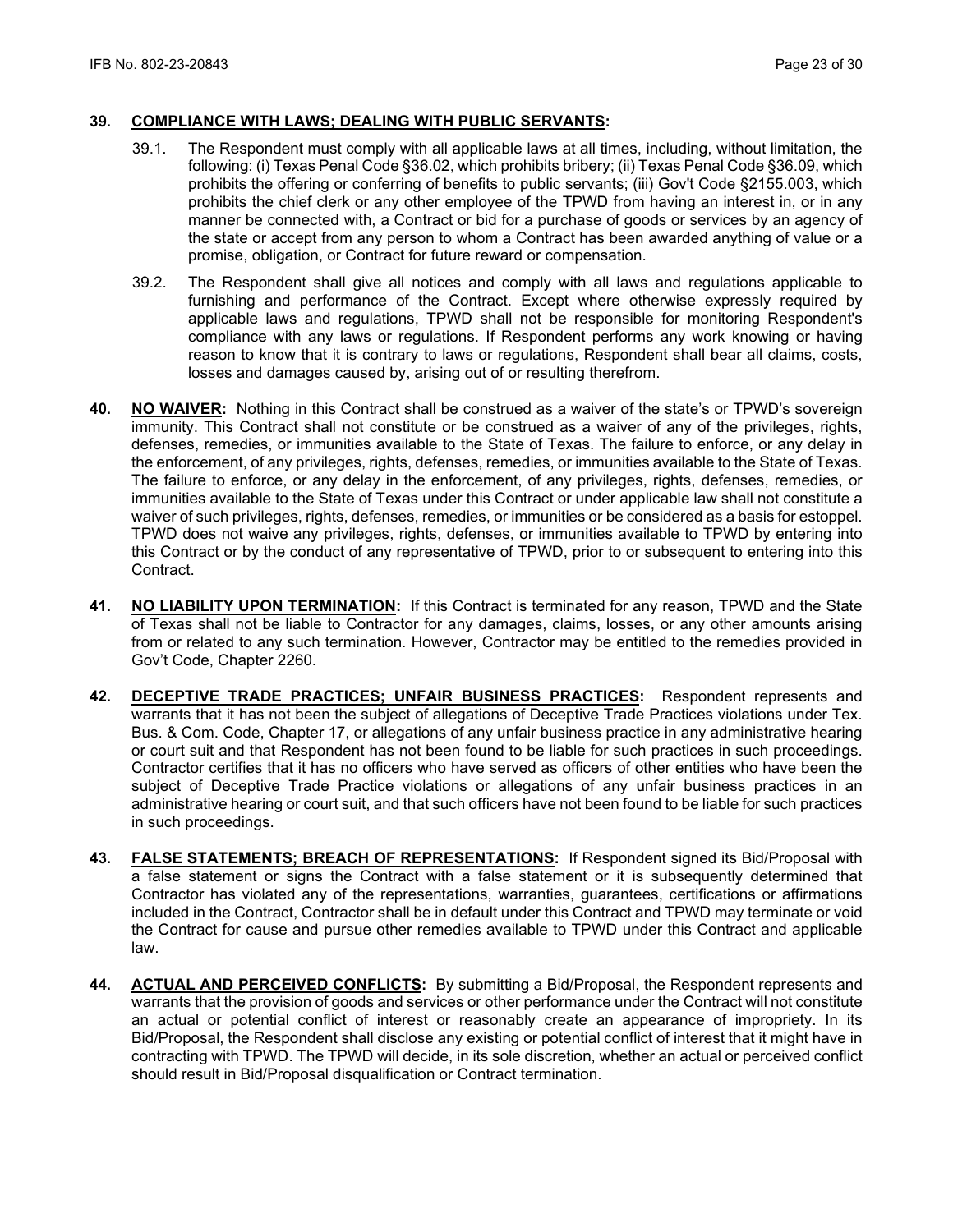#### **45. CURRENT AND FORMER TPWD EMPLOYEES:**

- 45.1. In addition to the disclosures required above, the Respondent shall also disclose any of its personnel who are current or former officers or employees of the TPWD or who are related, within the third degree by consanguinity (as defined by Gov't Code §573.023) or within the second degree by affinity (as defined by Gov't Code §573.025), to any current or former officers or employees of the TPWD.
- 45.2. Respondents must comply with all applicable Texas and federal laws and regulations relating to the hiring of former state employees (see e.g., Gov't Code Chapters 572 and 573). Such "revolving door" provisions generally restrict former agency heads from communicating with or appearing before the agency on certain matters for two years after leaving the agency. The revolving door provisions also restrict some former employees from representing clients on matters that the employee participated in during state service or matters that were in the employees' official responsibility or from working for certain entities after their state employment. Respondent, by signing this solicitation, certifies that it has complied with all applicable laws and regulations regarding former state employees.

#### **46. INSURANCE AND OTHER SECURITY:**

- 46.1. Respondent represents and warrants that it will, within ten (10) business days of executing this agreement, provide TPWD with current certificates of insurance or other proof acceptable to TPWD of the required insurance coverage.
- 46.2. The Respondent represents and warrants that it will obtain and maintain for the term of the Contract all insurance coverage required under this solicitation. Contractor's failure to obtain or maintain the specified coverage during the term of the agreement will be considered a breach of the Contract.
- 46.3. The Respondent represents and warrants that all of the above coverage will be obtained from companies that are licensed in the state of Texas, have an "A" rating from Best, and are authorized to provide the coverage. The Respondent shall furnish proof of insurance upon request of TPWD.
- **47. SEVERABILITY:** If any provision of the Contract is construed to be illegal or invalid, such construction will not affect the legality or validity of any of its other provisions. The illegal or invalid provision will be deemed severable and stricken from the Contract as if it had never been incorporated herein, but all other provisions will continue in full force and effect.
- **48. HISTORICALLY UNDERUTILIZED BUSINESSES (HUB):** Respondent represents and warrants that it shall comply with the Historically Underutilized Business requirements pursuant to Gov't Code, Chapter 2161.
- **49. AMENDMENTS:** Except as provided in *Section III, Paragraph 8* of this Contract, this Contract may be amended only upon written agreement between TPWD and Contractor; however, any Amendment of this Contract that conflicts with the laws of the State of Texas shall be void. The Contractor shall not be entitled to payment for any additional services, work, or products that are not authorized by a properly executed Contract amendment.
- **50. CHANGE MANAGEMENT:** The Respondent agrees that the key personnel assigned to the Contract shall remain available for the entirety of the project throughout the term of the Contract as long as that individual is employed by the Respondent or unless TPWD agrees to a change in the key personnel.
- **51. FEDERAL, STATE AND LOCAL REQUIREMENTS:** Respondent shall demonstrate on-site compliance with the Federal Tax Reform Act of 1986, Section 1706, amending Section 530 of the Revenue Act of 1978, dealing with issuance of Form W-2's to common law employees. Respondent is responsible for both federal and State unemployment insurance coverage and standard Worker's Compensation insurance coverage. Respondent shall comply with all federal and State tax laws and withholding requirements. The State of Texas shall not be liable to Respondent or its employees for any Unemployment or Workers' Compensation coverage, or federal or State withholding requirements. **Contractor shall indemnify the State of Texas and shall pay all costs, penalties, or losses resulting from its omission or breach of this Section.**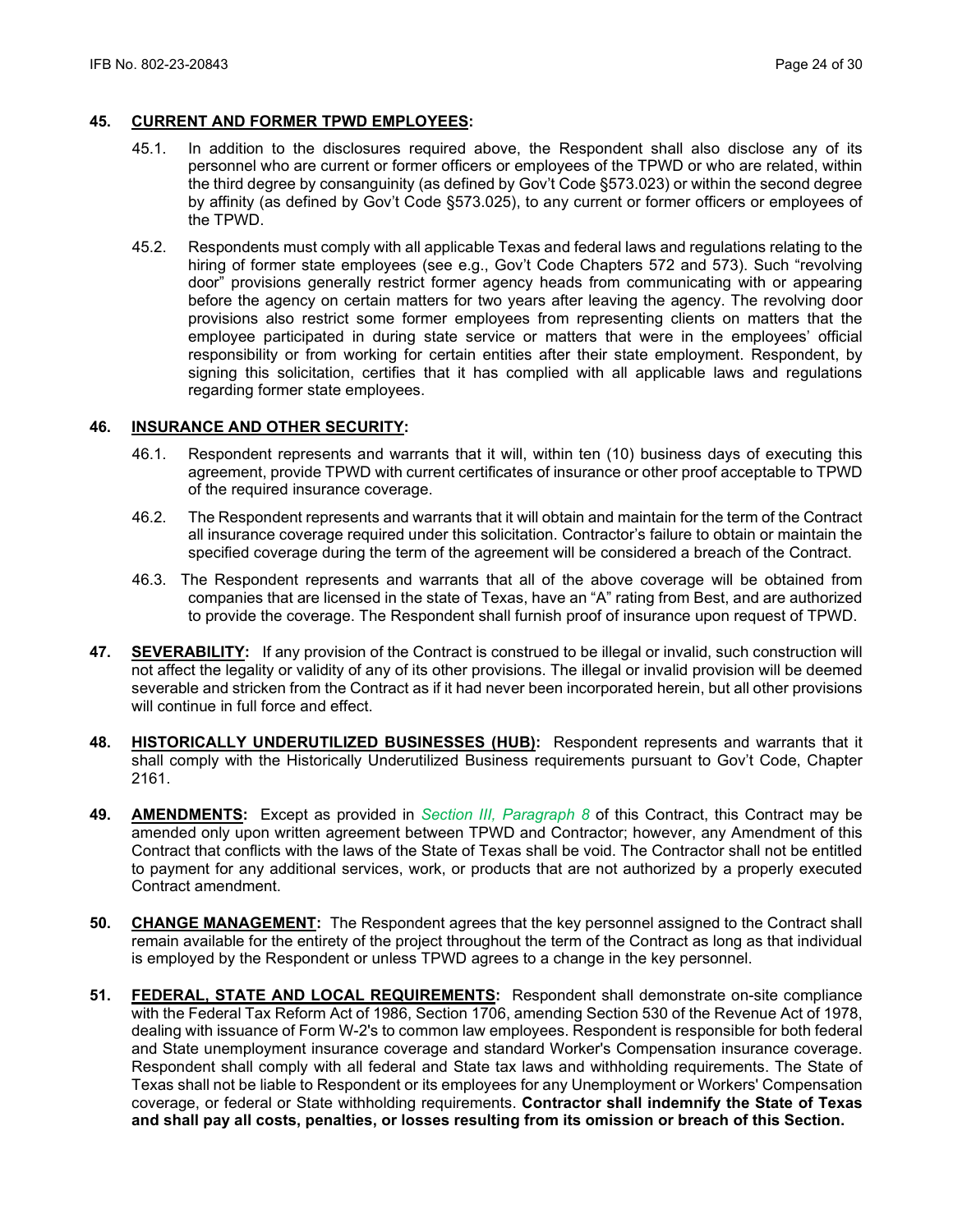#### **52. INDEMNIFICATION AND LIABILITY:**

- 52.1 **Acts or Omissions: CONTRACTOR SHALL INDEMNIFY AND HOLD HARMLESS THE STATE OF TEXAS, TPWD, AND/OR THEIR OFFICERS, AGENTS, EMPLOYEES, REPRESENTATIVES, CONTRACTORS, ASSIGNEES, AND/OR DESIGNEES FROM ANY AND ALL LIABILITY, ACTIONS, CLAIMS, DEMANDS, OR SUITS, AND ALL RELATED COSTS, ATTORNEY FEES, AND EXPENSES ARISING OUT OF, OR RESULTING FROM ANY ACTS OR OMISSIONS OF THE CONTRACTOR OR ITS AGENTS, EMPLOYEES, SUBCONTRACTORS, ORDER FULFILLERS, OR SUPPLIERS OF SUBCONTRACTORS IN THE EXECUTION OR PERFORMANCE OF THE CONTRACT AND ANY PURCHASE ORDERS ISSUED UNDER THE CONTRACT. THE DEFENSE SHALL BE COORDINATED BY CONTRACTOR WITH THE OFFICE OF THE ATTORNEY GENERAL WHEN TEXAS STATE AGENCIES ARE NAMED DEFENDANTS IN ANY LAWSUIT AND CONTRACTOR MAY NOT AGREE TO ANY SETTLEMENT WITHOUT FIRST OBTAINING THE CONCURRENCE FROM THE OFFICE OF THE ATTORNEY GENERAL. CONTRACTOR AND TPWD AGREE TO FURNISH TIMELY WRITTEN NOTICE TO EACH OTHER OF ANY SUCH CLAIM.**
- 52.2 **Infringements:** 
	- 52.2.1 **CONTRACTOR SHALL INDEMNIFY AND HOLD HARMLESS THE STATE OF TEXAS, REPRESENTATIVES, CONTRACTORS, ASSIGNEES, AND/OR DESIGNEES FROM ANY AND ALL THIRD-PARTY CLAIMS INVOLVING INFRINGEMENT OF UNITED STATES PATENTS, COPYRIGHTS, TRADE AND SERVICE MARKS, AND ANY OTHER INTELLECTUAL OR INTANGIBLE PROPERTY RIGHTS IN CONNECTION WITH THE PERFORMANCES OR ACTIONS OF CONTRACTOR PURSUANT TO THIS CONTRACT. CONTRACTOR AND TPWD AGREE TO FURNISH TIMELY WRITTEN NOTICE TO EACH OTHER OF ANY SUCH CLAIM. CONTRACTOR SHALL BE LIABLE TO PAY ALL COSTS OF DEFENSE INCLUDING ATTORNEYS' FEES. THE DEFENSE SHALL BE COORDINATED BY CONTRACTOR WITH THE OFFICE OF THE ATTORNEY GENERAL WHEN TEXAS STATE AGENCIES ARE NAMED DEFENDANTS IN ANY LAWSUIT AND CONTRACTOR MAY NOT AGREE TO ANY SETTLEMENT WITHOUT FIRST OBTAINING THE CONCURRENCE FROM THE OFFICE OF THE ATTORNEY GENERAL.**
	- 52.2.2 Contractor shall have no liability under this Section if the alleged infringement is caused in whole or in part by: (i) use of the product or service for a purpose or in a manner for which the product or service was not designed, (ii) any modification made to the product without Contractor's written approval, (iii) any modifications made to the product by the Contractor pursuant to Customer's specific instructions, (iv) any intellectual property right owned by or licensed to Customer, or (v) any use of the product or service by Customer that is not in conformity with the terms of any applicable license agreement.
	- 52.2.3 If Contractor becomes aware of an actual or potential claim, or Customer provides Contractor with notice of an actual or potential claim, Contractor may (or in the case of an injunction against Customer, shall), at Contractor's sole option and expense; (i) procure for the Customer the right to continue to use the affected portion of the product or service, or (ii) modify or replace the affected portion of the product or service with functionally equivalent or superior product or service so that Customer's use is non-infringing.

#### 52.3 **Compensation/Unemployment Insurance – Including Indemnity:**

52.3.1 **CONTRACTOR AGREES AND ACKNOWLEDGES THAT DURING THE EXISTENCE OF THIS CONTRACT, CONTRACTOR SHALL BE ENTIRELY RESPONSIBLE FOR THE LIABILITY AND PAYMENT OF CONTRACTOR'S AND CONTRACTOR'S EMPLOYEES' TAXES OF WHATEVER KIND, ARISING OUT OF THE PERFORMANCES IN THIS CONTRACT. CONTRACTOR AGREES TO COMPLY WITH ALL STATE AND FEDERAL LAWS APPLICABLE TO ANY SUCH PERSONS, INCLUDING LAWS REGARDING WAGES, TAXES, INSURANCE, AND WORKERS' COMPENSATION. TPWD AND/OR THE STATE SHALL NOT BE LIABLE TO THE CONTRACTOR, ITS EMPLOYEES, AGENTS, OR OTHERS FOR THE PAYMENT OF TAXES OR THE PROVISION OF**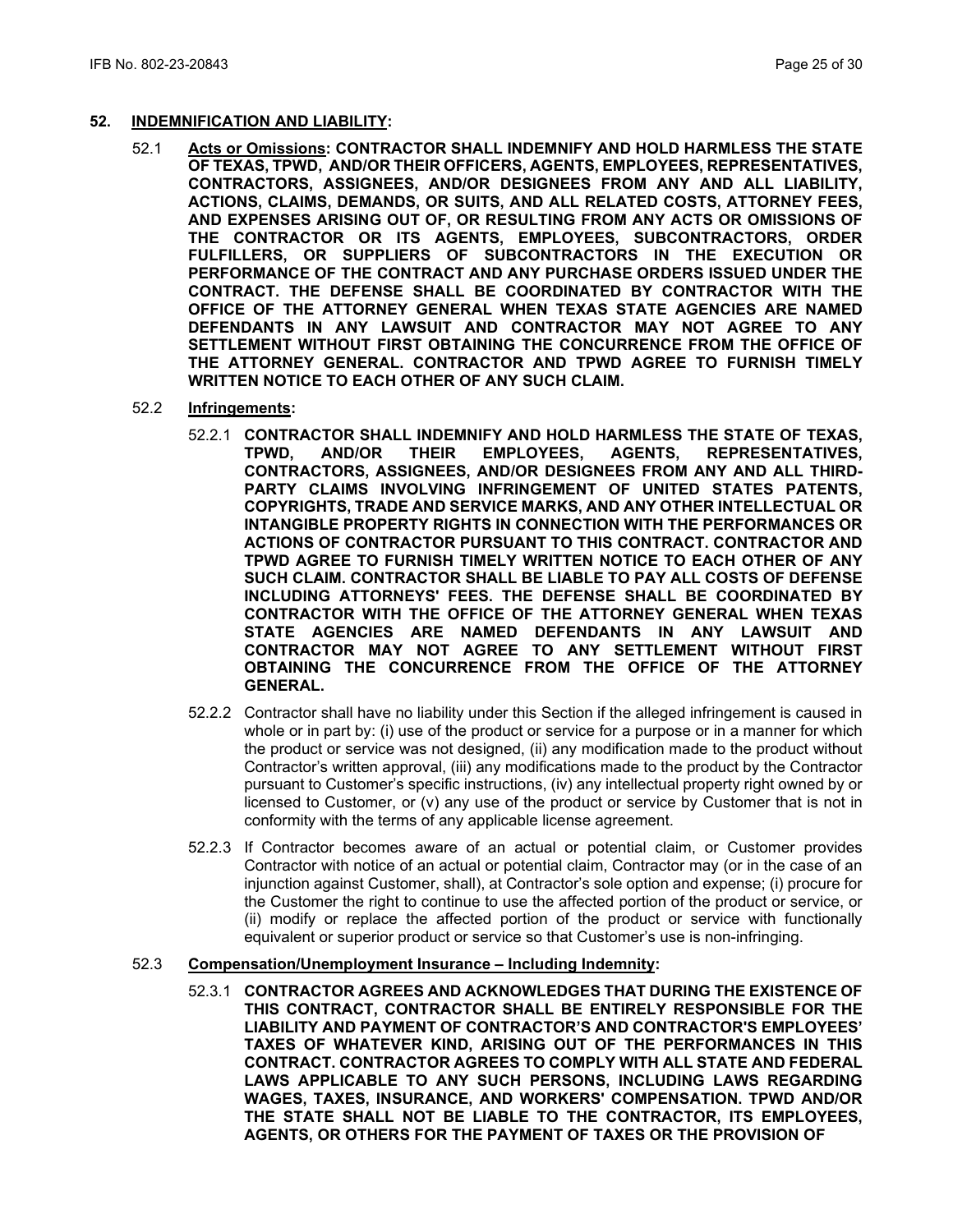**UNEMPLOYMENT INSURANCE AND/ OR WORKERS' COMPENSATION OR ANY BENEFIT AVAILABLE TO A STATE EMPLOYEE OR EMPLOYEE OF ANOTHER GOVERNMENTAL ENTITY CUSTOMER.**

- 52.3.2 **CONTRACTOR AGREES TO INDEMNIFY AND HOLD HARMLESS TPWD, THE STATE OF TEXAS AND/OR THEIR EMPLOYEES, AGENTS, REPRESENTATIVES, CONTRACTORS, AND/OR ASSIGNEES FROM ANY AND ALL LIABILITY, ACTIONS, CLAIMS, DEMANDS, OR SUITS, AND ALL RELATED COSTS, ATTORNEYS' FEES, AND EXPENSES, RELATING TO TAX LIABILITY, UNEMPLOYMENT INSURANCE AND/OR WORKERS' COMPENSATION IN ITS PERFORMANCE UNDER THIS CONTRACT. CONTRACTORSHALL BE LIABLE TO PAY ALL COSTS OF DEFENSE INCLUDING ATTORNEYS' FEES. THE DEFENSE SHALL BE COORDINATED BY VENDOR WITH THE OFFICE OF THE ATTORNEY GENERAL WHEN TEXAS STATE AGENCIES ARE NAMED DEFENDANTS IN ANY LAWSUIT AND CONTRACTOR MAY NOT AGREE TO ANY SETTLEMENT WITHOUT FIRST OBTAINING THE CONCURRENCE FROM THE OFFICE OF THE ATTORNEY GENERAL. CONTRACTOR AND TPWD AGREE TO FURNISH TIMELY WRITTEN NOTICE TO EACH OTHER OF ANY SUCH CLAIM.**
- **53. CONTRACTOR LIABILITY FOR DAMAGE TO GOVERNMENT PROPERTY:** The Contractor shall be liable for all damages to government-owned, leased, or occupied property and equipment caused by the Contractor and its employees, agents, subcontractors, and suppliers, including any delivery or cartage company, in connection with any performance pursuant to the Contract. The Contractor shall notify the TPWD Contract Manager in writing of any such damage within one (1) calendar day.
- **54. FELONY CRIMINAL CONVICTIONS:** Respondent represents and warrants that Contractor has not and Respondent's employees have not been convicted of a felony criminal offense, or that, if such a conviction has occurred, Respondent has fully advised TPWD as to the facts and circumstances surrounding the conviction.
- **55. IMMIGRATION:** The Respondent represents and warrants that it shall comply with the requirements of the Immigration Reform and Control Act of 1986 and 1990 regarding employment verification and retention of verification forms for any individuals hired on or after November 6, 1986, who will perform any labor or services under the Contract. The Respondent also represents and warrants that it shall comply with the requirements of the Illegal Immigration Reform and Immigrant Responsibility Act of 1996 ("IIRIRA).
- **56. SUBCONTRACTORS:** Subcontractors providing service under the Contract shall meet the same requirements and level of experience as required of the Contractor. No subcontract under the Purchase Order shall relieve the primary Contractor of responsibility for the service. If the Contractor uses a subcontractor for any or all of the work required, the following conditions shall apply under the listed circumstances:
	- 56.1. Respondents planning to subcontract all, or a portion of the work shall identify the proposed subcontractors.
	- 56.2. Subcontracting shall be at the Contractor's expense.
	- 56.3. TPWD retains the right to check subcontractor's background and make determination to approve or reject the use of submitted subcontractors.
	- 56.4. The Contractor shall be the only Contact for TPWD and subcontractors. Respondent shall list a designated point of contact for all TPWD and subcontractor inquiries.
	- 56.5. The Contractor, in subcontracting for any performances specified herein, expressly understands and acknowledges that in entering into such subcontract(s), TPWD is in no manner liable to any subcontractor(s) of the Contractor. In no event shall this provision relieve the Contractor of the responsibility for ensuring that the performances rendered under all subcontracts are rendered so as to comply with all terms of this solicitation and Contract. The Contractor shall manage all quality and performance, project management, and schedules for subcontractors. The Contractor shall be held solely responsible and accountable for the completion of all work for which the Contractor has subcontracted.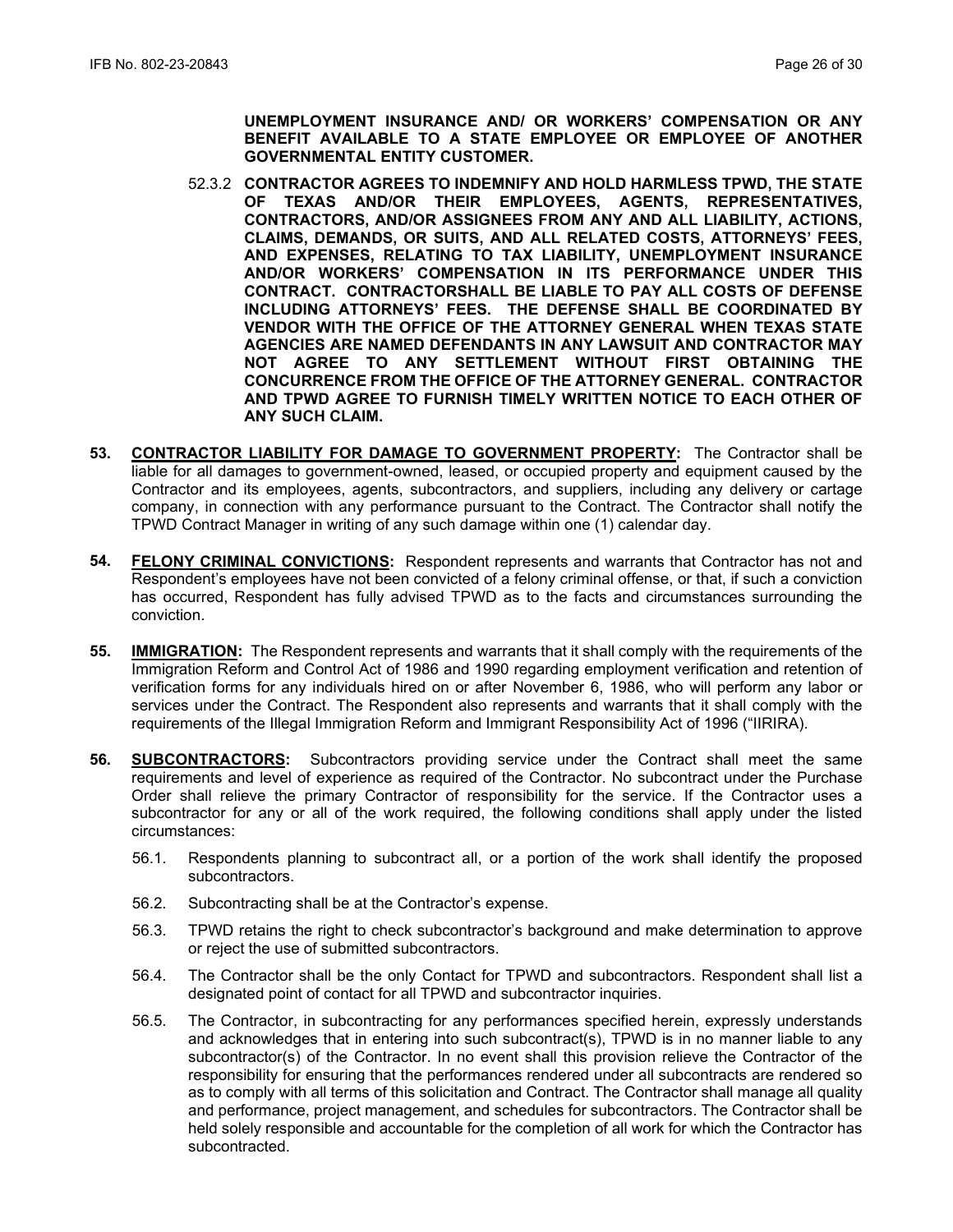- **57. PROTEST PROCEDURES:** Any actual or prospective Respondent who is aggrieved in connection with this solicitation, evaluation, or award of any Contract resulting from this solicitation may formally protest as provided in TPWD's rules at [TAC, Title 31, Part 2, Chapter 51, Subchapter L, Rule 51.350.](http://texreg.sos.state.tx.us/public/readtac$ext.TacPage?sl=R&app=9&p_dir=&p_rloc=&p_tloc=&p_ploc=&pg=1&p_tac=&ti=31&pt=2&ch=51&rl=350)
- **58. NON-APPROPRIATION OF FUNDS:** Any Contract resulting from this solicitation is subject to termination or cancellation, without penalty to TPWD, either in whole or in part, subject to the availability of state funds. TPWD is a state agency whose authority and appropriations are subject to actions of the Texas Legislature. If TPWD becomes subject to a legislative change, revocation of statutory authority, or lack of appropriated funds which would render TPWD's or Contractor's delivery or performance under the Contract impossible or unnecessary, the Contract will be terminated or cancelled and be deemed null and void. In the event of a termination or cancellation under this Section, TPWD will not be liable to Contractor for any damages, which are caused or associated with such termination, or cancellation and TPWD will not be required to give prior notice.
- **59. NON-DISCRIMINATION/CIVIL RIGHTS:** The Respondent agrees that no person shall, on the ground of race, color, religion, sex, national origin, age, disability, political affiliation, or religious belief, be excluded from the participation in, be denied the benefits of, be subjected to discrimination under, or be denied employment in the administration of, or in connection with, any program or activity funded in whole or in part with funds available under this Contract. The Respondent shall comply with Executive Order 11246, "Equal Employment Opportunity," as amended by Executive Order 11375, "Amending Executive Order 11246 relating to Equal Employment Opportunity," and as supplemented by regulations at 41 C.F.R. Part 60. The prime Contractor shall ensure that this clause is included in all subcontracts.
- **60. CONFLICT OF INTEREST:** Under Gov't Code §2155.003, Respondent represents and warrants that it has not given, offered to give, nor intends to give at any time hereafter any economic opportunity, future employment, gift, loan, gratuity, special discount, trip, favor, or service to a public servant in connection with the Contract. A TPWD employee may not have an interest in, or in any manner be connected with a Contract or response for a purchase of goods or services by an agency of the state. Any individual who interacts with public purchasers in any capacity is required to adhere to the guidelines established in Section 1.2 of the State of Texas Procurement Manual, which outlines the ethical standards required of public purchasers, employees, and Respondents who interact with public purchasers in the conduct of state business, and with any opinions of or rules adopted by the Texas Ethics Commission. Entities who are interested in seeking business opportunities with the State must be mindful of these restrictions when interacting with public purchasers of TPWD or purchasers of other state agencies.
- **61. HB1295 CERTIFICATE OF INTERESTED PARTIES**: If value of Contract will exceed one million dollars, in accordance with 2252.908 of the Government Code, A business entity must use the [Form 1295 filing](https://www.ethics.state.tx.us/whatsnew/elf_info_form1295.htm)  [application](https://www.ethics.state.tx.us/whatsnew/elf_info_form1295.htm) to enter the required information on Form 1295 and print a copy of the completed form. Once entered into the filing application, the completed form will include a unique certification number, called a "certification of filing." An authorized agent of the business entity must sign the printed copy of the form affirming under the penalty of perjury that the completed form is true and correct. The completed, printed, and signed Form 1295 bearing the unique certification of filing number must be filed with TPWD at the time of execution. Additional information can be found at:<https://www.ethics.state.tx.us/filinginfo/1295/> .
- **62. LIMITATION ON AUTHORITY; NO OTHER OBLIGATIONS:** Contractor shall have no authority to act for or on behalf of TPWD or the State of Texas except as expressly provided for in this Contract; no other authority, power or use is granted or implied. Contractor may not incur any debts, obligations, expenses, or liabilities of any kind on behalf of the State of Texas or TPWD.
- **63. DRUG-FREE WORKPLACE:** The Contractor shall comply with the applicable provisions of the Drug-Free Workplace Act of 1988.
- **64. NOTICES:** Any written notices required under this Contract will be by either hand delivery to Contractor's office address specified in the *Execution of Proposal, Exhibit A* of this Contract or by U.S. Mail, certified, return receipt requested, to TPWD, Attn: Purchasing, 4200 Smith School Road, Austin, TX 78744*.* Notice will be effective on receipt by the affected party. Either party may change the designated notice address in this Section by written notification to the other party.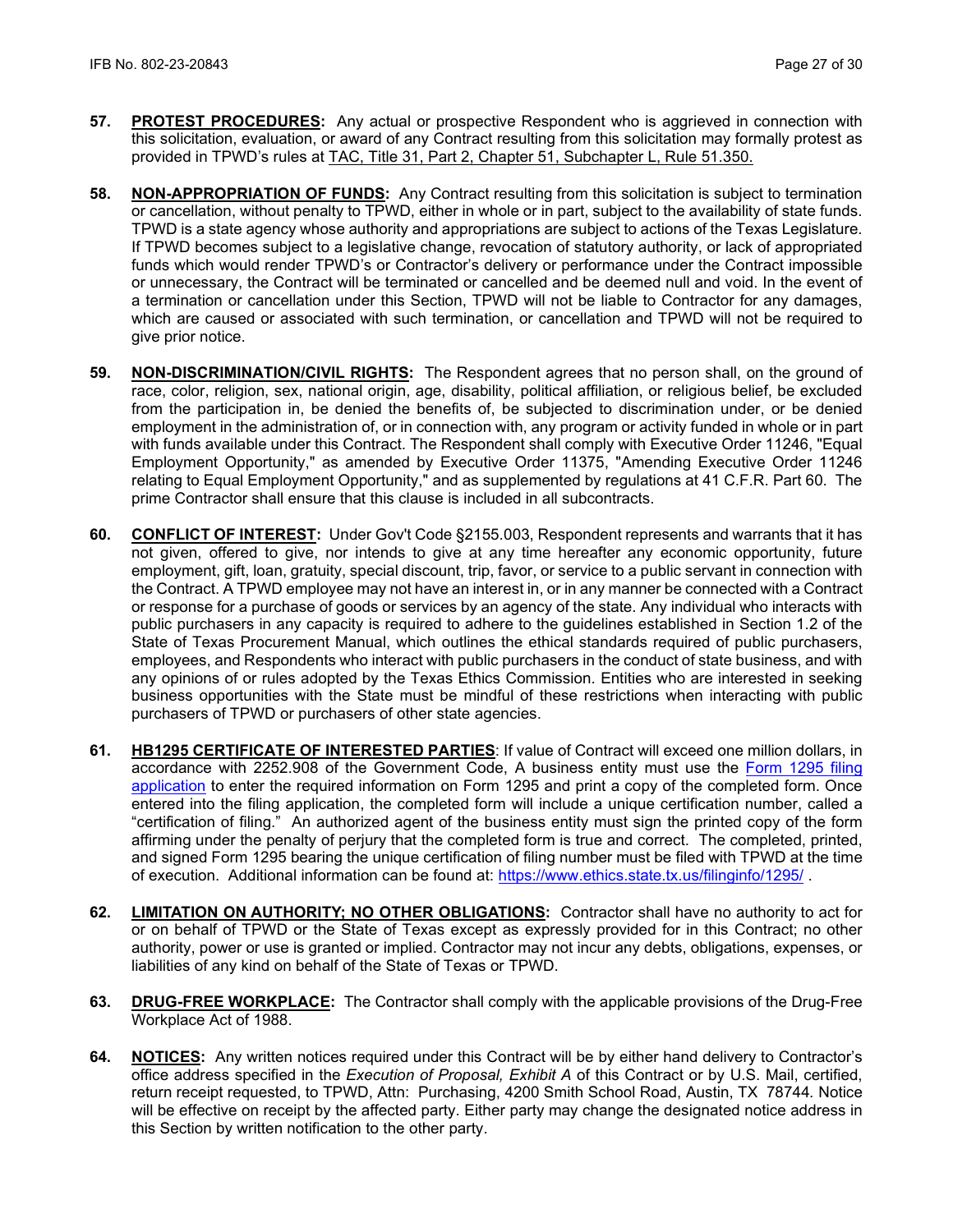- **65. ORDER OF PRECEDENCE:** In the case of conflicts between the Contract documents, the following shall control in this order of priority:
	- 65.1. Signed Contract/Purchase Order (or Notice of Award)
	- 65.2. Attachments to the Contract/Purchase Order (or Notice of Award)
	- 65.3. The Solicitation (e.g., RFP, IFB)
	- 65.4. Contractor's Response to the Solicitation and Contractor's Best and Final Offer, if applicable
- **66. CHILD SUPPORT OBLIGATION AFFIRMATION:** Under Section 231.006 of the Family Code, the vendor or applicant certifies that the individual or business entity named in this contract, bid or application is not ineligible to receive the specified grant, loan, or payment and acknowledges that this contract may be terminated and payment may be withheld if this certification is inaccurate.
- **67. NO ASSIGNMENT BY CONTRACTOR:** The awarded Contractor shall not assign its rights under the Contract or delegate the performance of its duties under the Contract without prior written approval from the TPWD. Any attempted assignment in violation of this provision is void and without effect.
- **68. COMPLIANCE WITH OTHER LAW:** In the execution of this Contract, Contractor shall comply with all applicable federal, state, and local laws, including laws governing labor, equal opportunity, safety, and environmental protection. Contractor shall make itself familiar with and at all times shall observe and comply with all federal, state, and local laws, ordinances, and regulations which in any manner affect performance under this Contract.
- **69. ENVIRONMENTAL PROTECTION:** The Respondent shall be in compliance with all applicable standards, orders, or regulations issued pursuant to the mandates of the Clean Air Act (42 U.S.C. §7401 et seq.) and the Federal Water Pollution Control Act, as amended, (33 U.S.C. §1251 et seq.).

# **70. U.S. DEPARTMENT OF HOMELAND SECURITY'S E-VERIFY SYSTEM:**

- 70.1. By entering into this Contract, the Contractor certifies and ensures that it utilizes and will continue to utilize, for the term of this Contract, the U.S. Department of Homeland Security's E-Verify system to determine the eligibility of:
	- 70.1.1. All persons employed to perform duties within Texas, during the term of the Contract; and
	- 70.1.2. All persons (including subcontractors) assigned by the Respondent to perform work pursuant to the Contract, within the United States of America
- 70.2. The Contractor shall provide, upon request of TPWD, an electronic or hardcopy screenshot of the confirmation or tentative non-confirmation screen containing the E-Verify case verification number for attachment to the Form I-9 for the three most recent hires that match the criteria above, by the Contractor, and Contractor's subcontractors, as proof that this provision is being followed.
- 70.3. If this certification is falsely made, the Contract may be immediately terminated, at the discretion of the state and at no fault to the state, with no prior notification. The Contractor shall also be responsible for the costs of any re-solicitation that the state must undertake to replace the terminated Contract.
- **71.** Pursuant to Texas Government Code, Title 10, Subchapter F, §§ 2270.001-2270.002, TPWD may not enter into a Contract that has a value of \$100,000 or more with a company and that employs 10 or more full-time employees (as defined by Texas Government Code, Title 8, Subchapter A, § 808.001, (except that the term does not include a sole proprietorship) that boycotts Israel. By signing this bid, Bidder verifies that in accordance with Texas Government Code, Title 10, Subchapter F, §§ 2270.001-2270.002, Bidder:
	- 71.1. Does not boycott Israel; and
	- 71.2. Will not boycott Israel during the term of the Contract.
- **72.** Pursuant to *Texas Government Code*, Title 10, Subchapter F, §§ 2252.151-2252.154, TPWD may not enter into a Contract with a company (as defined by *Texas Government Code*, Title 8, Subchapter A, § 806.051) that is identified on a list prepared and maintained by the Texas Comptroller of Public Accounts under *Texas*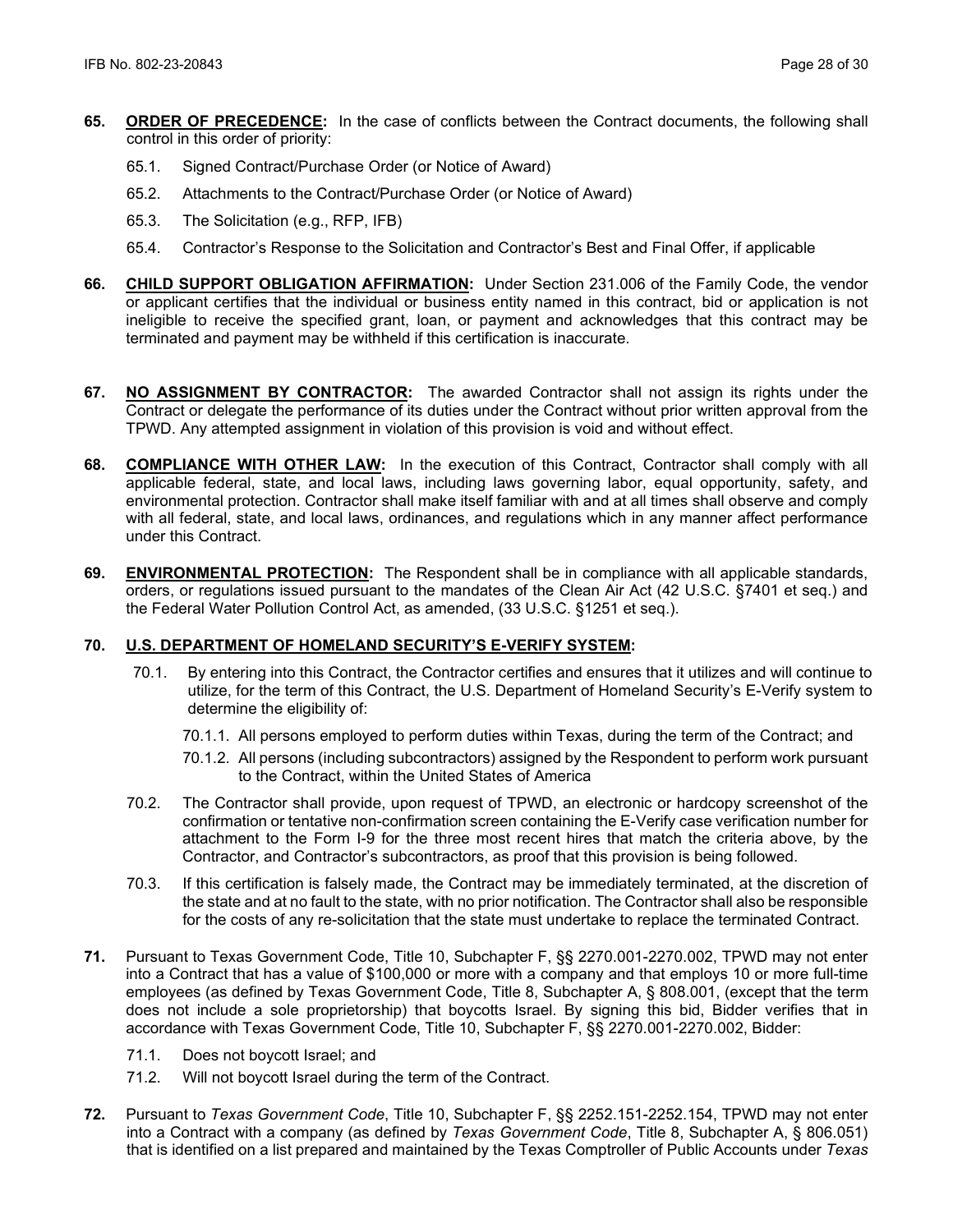*Government Code*, §§ 806.001, 807.051 or 2252.153. By signing this bid, Bidder certifies that it is not a company identified on a list as prepared and maintained by the Texas Comptroller of Public Accounts pursuant to *Texas Government Code*, §§ 806.001, 807.051 or 2252.153.

- **73.** By signature hereon, the bidder acknowledges that *Texas Government Code*, Title 10, Subchapter F, §§ 2252.201-2252.205 requires that all iron or steel products produced through a manufacturing process used in this project must be produced in the United States. By signing this bid, Bidder certifies that its bid price represents full compensation for compliance with the requirements of *Texas Government Code*, Title 10, Subchapter F, §§ 2252.201-2252.205.
- **74. TEXAS BIDDER AFFIRMATION:** Respondent certifies that if a Texas address is shown as the address of the Respondent on this response, Respondent qualifies as a Texas Bidder as defined in Section 2155.444(c) of the Texas Government Code.
- **75. CONTRACTING INFORMATION RESPONSIBILITIES:** In accordance with Section 552.372 of the Texas Government Code, Contractor agrees to (1) preserve all contracting information related to the Contract as provided by the records retention requirements applicable to TPWD for the duration of the Contract, (2) promptly provide TPWD any contracting information related to the Contract that is in the custody or possession of the Contractor on request of TPWD, and (3) on termination or expiration of the Contract, either provide at no cost to TPWD all contracting information related to the Contract that is in the custody or possession of the Contractor or preserve the contracting information related to the Contract as provided by the records retention requirements applicable to TPWD. Except as provided by Section 552.374(c) of the Texas Government Code, the requirements of Subchapter J, Chapter 552, Government Code may apply to the Contract and the Contractor agrees that the Contract can be terminated if the Contractor knowingly or intentionally fails to comply with a requirement of that subchapter.
- **76. CYBERSECURITY TRAINING:** If Respondent has access to any state computer system or database, Respondent shall complete cybersecurity training and verify completion of the training program to TPWD pursuant to and in accordance with Gov't Code § 2054.5192.
- **77. CLOUD COMPUTING STATE RISK AND AUTHORIZATION MANAGEMENT PROGRAM**: Pursuant to Section 2054.0593(d)-(f) of the Texas Government Code, relating to cloud computing state risk and authorization management program, Respondent represents and warrants that it complies with the requirements of the state risk and authorization management program and Respondent agrees that throughout the term of the contract it shall maintain its certifications and comply with the program requirements in the performance of the contract.
- **78. FINANCIAL PARTICIPATION PROHIBITED AFFIRMATION:** Pursuant to Section 2155.004(a) of the Texas Government Code, Respondent certifies that neither Respondent nor any person or entity represented by Respondent has received compensation from TPWD to participate in the preparation of the specifications or solicitation on which this Response or Contract is based. Under Section 2155.004(b) of the Texas Government Code, Respondent certifies that the individual or business entity named in this Response or Contract is not ineligible to receive the specified Contract and acknowledges that the Contract may be terminated, and payment withheld if this certification is inaccurate.
- **79. ABORTION PROVIDER AND AFFILIATE TRANSACTIONS PROHIBITED:** Respondent represents and warrants that the Contract is not a taxpayer resource transaction prohibited by Section 2272.003 of the Texas Government Code and that payments made by TPWD to Contractor and Contractor's receipt of appropriated funds under the Contract are not prohibited by Article IX, Section 6.25 of the General Appropriations Act.
- **80. FOREIGN TERRORIST ORGANIZATIONS:** Section 2252.152 of the Texas Government Code prohibits TPWD from awarding a Contract to any person who does business with Iran, Sudan, or a foreign terrorist organization as defined in Section 2252.151 of the Texas Government Code. Respondent certifies that it is not ineligible to receive the Contract.
- **81. HUMAN TRAFFICKING PROHIBITION:** Under Section 2155.0061 of the Texas Government Code, the Respondent certifies that the individual or business entity named in this Response or Contract is not ineligible to receive the specified Contract and acknowledges that this Contract may be terminated, and payment withheld if this certification is inaccurate.